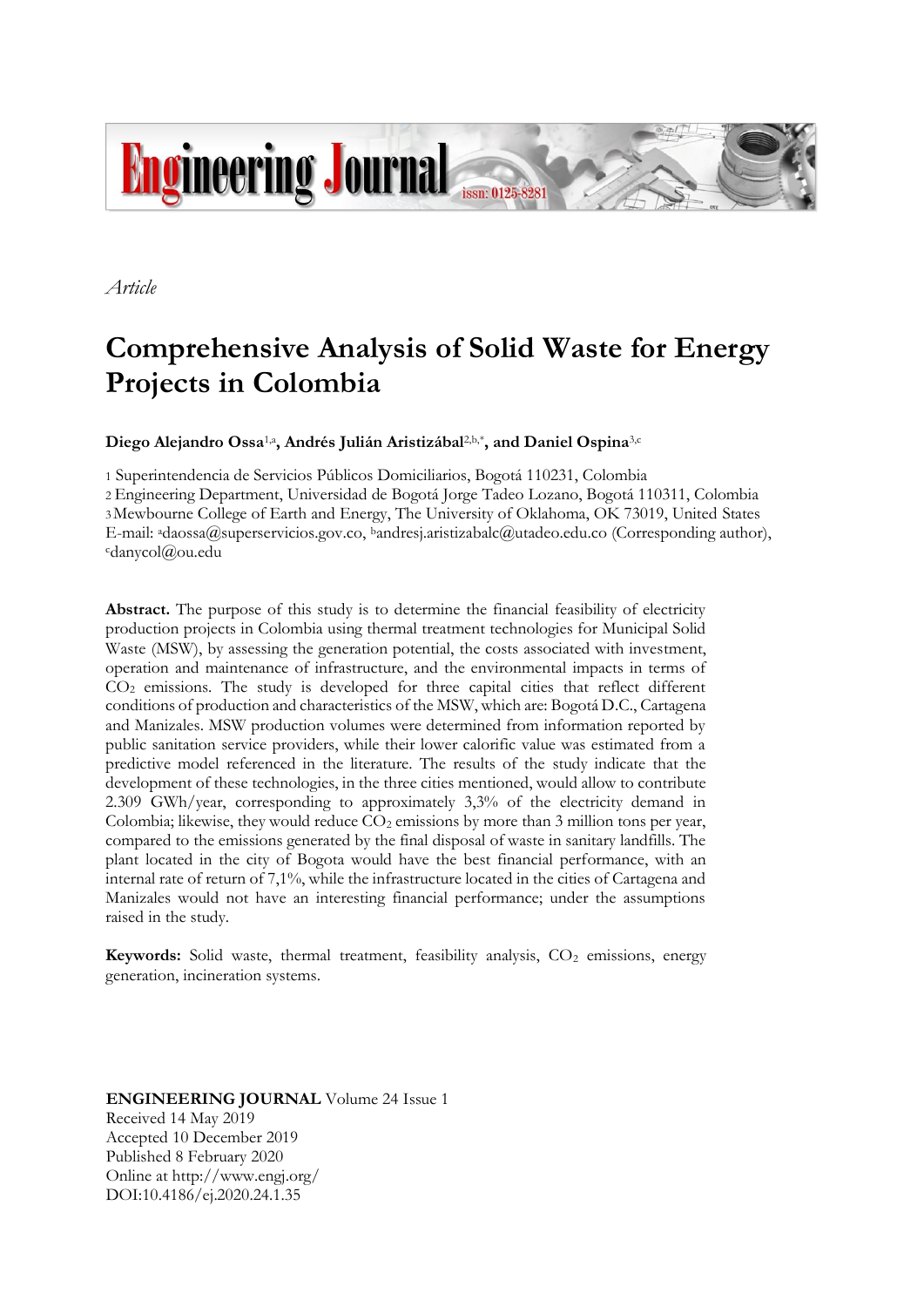## **1. Introduction**

The generation of solid waste at urban and rural scale in Colombia was estimated for 2014 at 13,8 million tons per year [1]. Notwithstanding the foregoing, according to official information, only 26.528 daily tons of solid waste were presented for final disposal in 2014, corresponding to 9,7 million tons [2]. 96,9% of the total waste presented for final disposal during 2017 was adequately disposed in sanitary landfills, recovery plants and contingency cells, while the remaining 3,1% was inadequately set in transitional cells, open-air dumps, bodies of water, burnt or buried [3].

By 2035, it is estimated that Colombia will have 64 cities with a population greater than 100.000 inhabitants that will concentrate 83% of the population. Similarly, the generation of solid waste estimated for 2030 is 18,74 million tons per year, of which 14,2 million tons should be disposed in landfills that currently do not have enough capacity [1]. In fact, out of the total number of disposal sites in the country, about 13% have no remaining useful life, 15,3% have remaining useful life between 0 and 3 years, 15,7% between 3 and 10 years, and only 22,2% have a useful life of more than 10 years. There is no information on the remaining percentage [3].

Particularly in Colombia, since the issuance of Law 1715 of 2014, by means of which the integration of unconventional renewable energies into the national energy system was regulated, the energy content of waste that is not susceptible to reuse or recycling is considered as unconventional source of renewable energy [1,4].

At the end of 2016, the National Council for Economic and Social Policy (CONPES in Spanish), the highest national planning authority and advisory body of the Colombian government on aspects related to the country's economic and social development [5], issued the National Policy for Integrated Management of Solid Waste, whose action plan considers the promotion of the circular economy as one of its main axes, seeking to develop instruments that promote the prevention, minimization, reuse, recycling and treatment of solid waste for the purpose of valorization (generation of fuel or electrical energy).

In recent years, several authors have similarly analyzed the benefits of using the MSW that reach the final disposal sites for the generation of electrical energy. For example, Islam [6] evaluated the potential of electrical energy generation and the reduction of carbon emissions associated with the management of MSW in Bangladesh using different energy exploitation strategies. Likewise, Tan et al. [7] evaluated the energy, economic and environmental impact of different MSW energy exploitation technologies in Malaysia. Leme et al. [8] evaluated different alternatives of exploiting energy from MSW generated in Brazilian cities, finding that landfills are the worst waste management option from the environmental point of view and the direct combustion of MSW for energy recovery turned out to be the best identified option, despite its low financial performance.

Also, Ouda et al. [9] examined different MSW energy exploitation technologies in Saudi Arabia, identifying their costs and benefits. Scarlat et al. [10] evaluated the energy potential of the MSW in Africa, performing a spatial analysis of the energy available from the concentration of the population. Likewise, Safar et al. [11] evaluated the feasibility of generating electricity from MSW in Pakistan, identifying the power generation potential both from biological and thermal treatments. Xin-Gang et al. [12] analyzed political, economic, social and technological factors of the MSW incineration industry in China, finding that plants of this type have good profitability and environmental benefits. In the same sense, Teixeira et al. [13] analyzed the evolution of MSW management in Portugal and the policies implemented for different thermal treatment technologies.

In Colombia, there have not been many studies aimed at analyzing the exploitation of MSW to produce electrical and thermal energy. Among the studies identified are, first, the one carried out by Morales [14] in 1984, in which the feasibility of generating electricity by incinerating solid waste from the city of Bogotá was evaluated, limited to perform a brief technical analysis based on the MSW calorific value of that time. Second, Pérez et al. [15] conducted a technical economic study in 2010 to establish the possibilities of using MSW in the municipality of Facatativá (Cundinamarca) as a source of thermal energy, estimating its calorific value and comparing it with other fossil fuels. Likewise, the work carried out by Sánchez [16] was identified, in which the recovery of energy through incineration process of the MSW disposed in Doña Juana landfill in the city of Bogotá D.C. was analyzed, using system dynamics as a modeling technique for different proposed scenarios. Finally, Alzate et al. [17] evaluated the feasibility of energy recovery projects in Colombia from different technologies applying the tax benefits established in current legislation.

# **2. Methodology**

Five main components were analyzed to carry out the feasibility assessment: i) the volumes and characteristics of MSW, ii) the efficiency and capacity of the MSW thermal treatment technologies available in the market, iii) the investment and operation costs of the selected reference technology, iv) the environmental impacts of said reference technology, and v) the market conditions for the generation of electrical energy in Colombia. Once these components were analyzed, the financial analysis was carried out based on the results obtained. Figure 1 describes the process performed to obtain the main elements of the analysis, as well as the relations used.

The analysis was carried out on particular cases in three cities of the country, which had different climatic, population and MSW production conditions, in order to better visualize the effects of economies of scale and characteristics of waste in the performance of the technologies evaluated. The cities of Bogotá D.C.,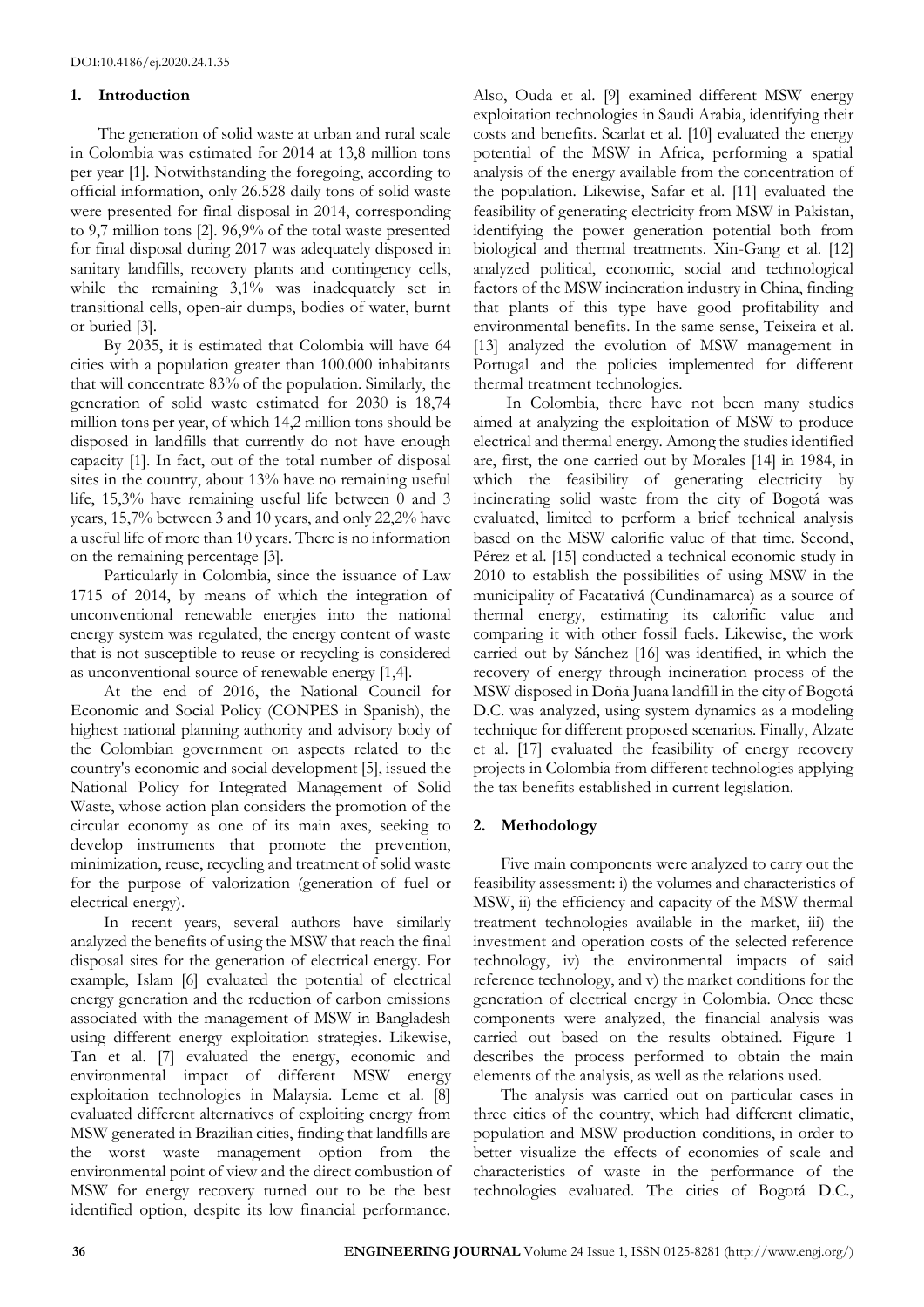

Cartagena and Manizales were selected due to their representativeness with respect to the mentioned factors.

Fig. 1. Relationship diagram of the analysis carried out. Source: Authors.

#### **2.1. MSW Volumes and Characteristics**

The characteristics of production and composition of the MSW in the country were obtained from information available in the Single System of Information of Public Domestic Services (SUI in Spanish) [18] and other databases managed by the Superintendence of Public Services (SSPD in Spanish), entity in charge of surveillance and control of public services in Colombia.

Likewise, there was information provided by the Special Administrative Unit for Public Services (UAESP in Spanish) [19], a decentralized entity of the district administration of Bogotá D.C. responsible for guarantee, among others, the provision, coordination, supervision and control of the collection, transport, final disposal, recycling and exploitation services of the MSW in the city [20].

Based on physical composition of MSW, several mathematical models designed to estimate its lower calorific value (LCV) were identified [21]. The model used for the present study was developed in [22] based on information on the composition of MSW from 35 countries, including Colombia. Equation (1) corresponds to the representation of the referenced estimation model.

$$
LCV\left(\frac{but}{lb}\right) = \{ 23 * [OW+3,6(C+P)] \} + [160 * (P1+Ru)] (1)
$$

where the variables OW, C, P, Pl and Ru correspond to the content (% by weight) of organic waste, cardboard, paper, plastic and rubber, respectively, in the MSW. In order to standardize the units to MJ/kg, a factor of 0,002326 was used.

#### **2.2. Efficiency and Capacity of MSW Thermal Treatment Technologies Available in the Market**

Based on compilation of different international experiences in the field of implementation of MSW thermal treatment technologies [23-41], it was determined that the mass incineration technology is the one that has recorded more and better information in relation to its probable performance during the operation, especially in terms of net electrical efficiency and treatment capacity. Due to the above, said technology was used as a reference technology for the present study.

However, the efficiency of a MSW incineration plant dedicated to the generation of electrical energy is highly dependent on the size of the installation. Although there was not access to a sufficient amount of data on the performance and efficiency of MSW incineration plants dedicated to the generation of electrical energy with different capacities, in order to build an estimation model; it was identified that Bogale et al. [42] modeled and analyzed high-efficiency plants from the thermodynamic and technological point of view to investigate, among other aspects, the effects of installation size on net electrical efficiency. Figure 2 shows the results of this work, in which the capacity of the plant was expressed in terms of input thermal energy, in MW.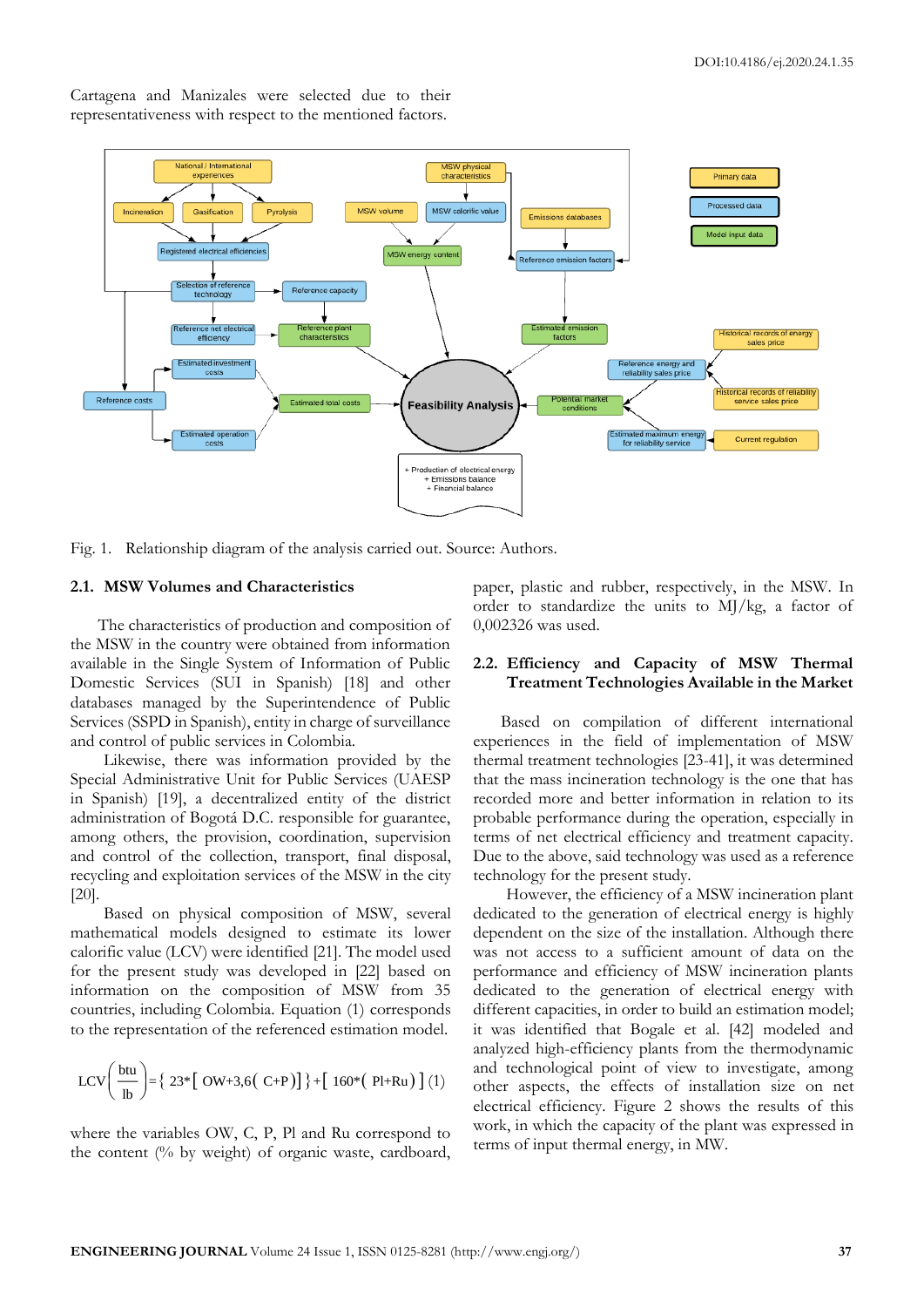

Fig. 2. Net electric efficiency vs plant capacity. Source: own elaboration with data from [42].

The estimated values of net electric efficiency for each of the projects in the selected cities were obtained from the calculation of the average available input thermal energy and the model defined in Fig. 2.

## **2.3. Investment and Operation Costs of Selected Reference Technology**

For the estimation of investment and operation costs, different studies developed at an international level were collected. According to World Bank estimates [43] referenced by the Inter-American Development Bank [44], the investment cost of a MSW incineration plant is directly impacted by the size of the facility.

These estimates are quite close to those published by the International Solid Waste Association (ISWA) in 2013 [45], which sets different ranges depending on the level of income of the country where the project will be developed. For countries with high income and high environmental control standards as well as MSW with a high calorific value, this range is defined between 600 and 900 USD per ton/year of capacity; in middle income countries with some environmental control requirements and MSW with middle calorific value, this range is between 400 and 600 USD per ton/year of capacity; while in low-income countries with low environmental control standards and MSW with low calorific value, the range is estimated between 300 and 500 USD per ton/year of capacity.

In order to determine the reference investment costs for this study, the estimates proposed by the World Bank were used, which vary according to the size of the facility, bounded in the range proposed by ISWA for middleincome countries, which it is considered the most suitable to the Colombian characteristics.

The operating costs of a MSW incineration plant are mainly divided into three major concepts: fixed costs, variable costs and maintenance costs. Fixed costs refer to costs inherent to the existence of the plant, such as administration costs, insurances, taxes, payment of salaries and other expenses associated with the employment relationship. The variable costs are associated with the operational levels of the plant, since they correspond mainly to the cost of chemicals and elements of short useful life necessary for the environmental control system, both gas and liquid waste; the backup fuels, if necessary, as well as the final disposal costs of ash, slag, and other waste derived from the incineration process. Finally, the maintenance costs correspond to the costs associated with preventive, predictive and corrective maintenance of the thermal, mechanical and electrical infrastructure, as well as the maintenance of civil infrastructure.

As an industry standard, annual fixed costs are estimated at 2% of investment costs, while variable costs are estimated at between 12 and 17 USD/ton incinerated and annual maintenance costs at 1% of the investment costs of the civil infrastructure plus 2,5% of the investment costs of the thermal, mechanical and electrical infrastructure [46].

As mentioned for investment costs, according to World Bank estimates referenced by the Inter-American Development Bank, the operating cost of a MSW incineration plant is also directly impacted by the size of the facility.

In order to determine the reference operational costs for the present study, the estimates proposed by the World Bank were used, which vary according to the size of the facility, bounded according to the industry standard, that is, without being able to be less than the estimated value through the sum of fixed costs (2% of total investment costs), variable costs (15 USD/ton), and maintenance costs (1% of civil works  $+$  2,5 % of the thermal, mechanical and electrical equipment) of each of the incineration plants evaluated. For this purpose, and considering the aforementioned, civil works and thermal, mechanical and electrical equipment were estimated as 15% and 65% of the total investment costs, respectively.

# **2.4. Environmental Impacts of Reference Technology**

The MSW incineration generates a large number of impacts on the environment derived from the process waste streams, represented in the combustion gases that are discharged into the air through the chimney, the leachate from the waste handling prior to its incineration and liquid waste coming from environmental control systems of gases that must be treated before being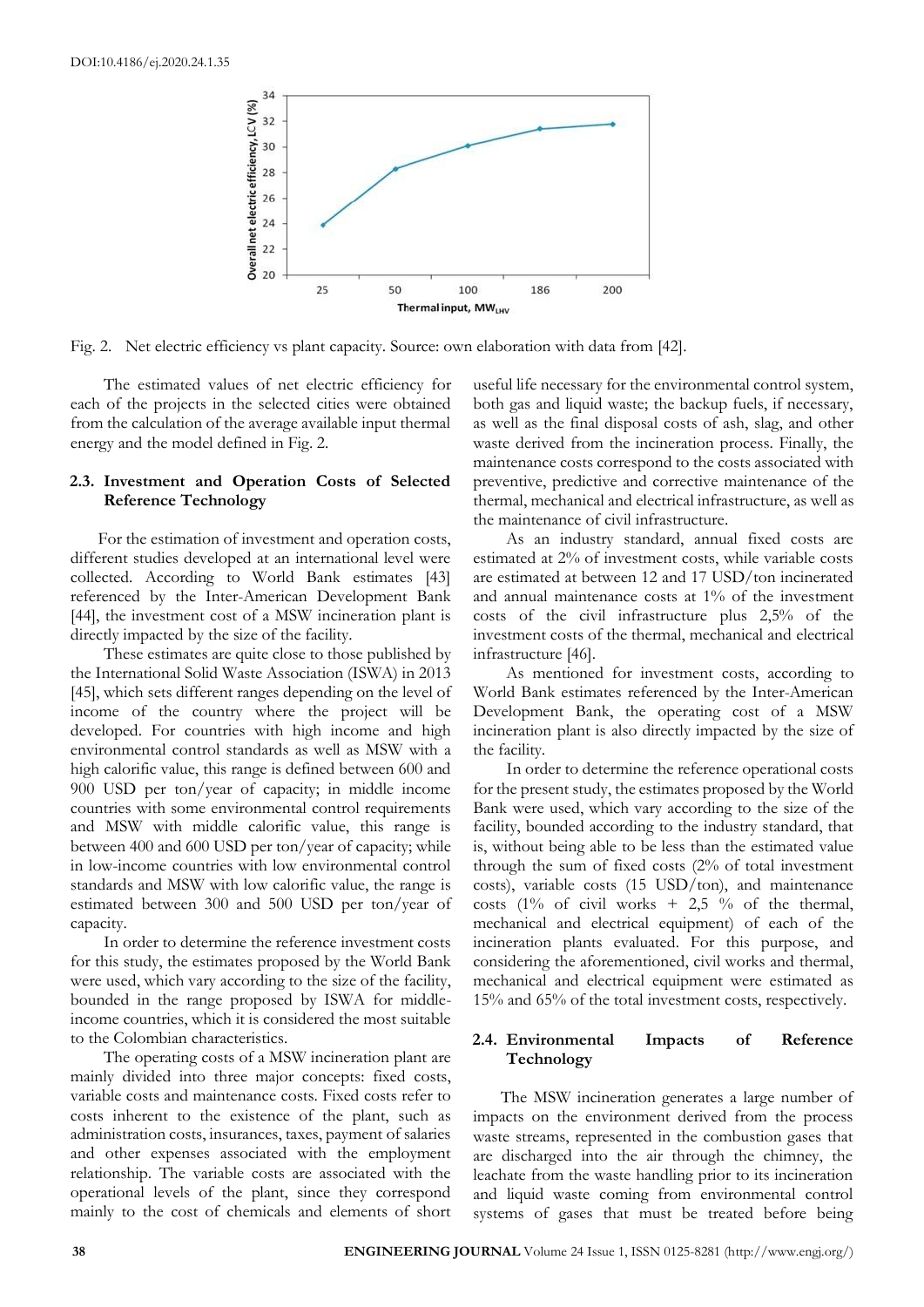discharged into the environment, and unusable solid waste derived from the combustion process that must be disposed in a landfill. In the same way, there are impacts of this activity associated with the generation of odors, the affectation of the natural landscape or the socioeconomic impacts in the area of influence of the project. For the purposes of this study, only environmental impacts associated with the emission of  $CO<sub>2</sub>$  were analyzed.

The Intergovernmental Panel on Climate Change - IPCC jointly established in 1988 by the World Meteorological Organization - WMO and the United Nations Environment Programme - UNEP works on defining methodologies for the inventory of greenhouse gases in support of the United Nations Framework Convention on Climate Change - UNFCCC. In compliance with this task, in 2006, it published the latest version of the IPCC Guidelines for National Greenhouse Gas Inventories. Within these guidelines, a chapter was devoted to estimate the emissions derived from the incineration of MSW, especially those associated with carbon dioxide -  $CO<sub>2</sub>$  [47].

The IPCC guides offer several levels of emission estimates derived from the MSW incineration based on the degree of information available; the first level defines emission factors and calculation parameters by default, the second level defines emission factors and parameters for each country, and the third level carries this information at the level of each plant. Considering that the incineration industry of MSW does not have much history in Colombia, it was considered that the most appropriate is the calculation of  $CO<sub>2</sub>$  emissions using the first level of estimation, which raises the possibility of estimating emissions from the MSW composition, as shown in Eq. (2).

$$
CO_{2}\left(\frac{\text{kg CO}_{2}}{\text{ton MSW}}\right) = \sum_{j} (WF_{j}^{*}dm_{j}^{*} CF_{j}^{*} OF_{j})^{*} \frac{44}{12}^{*} 1.000 (2)
$$

where WF is the fraction of each of the MSW components, dm is the dry matter content of each component, CF is the carbon fraction in the dry matter, OF is the carbon oxidation factor, and 44/12 is the carbon to  $CO<sub>2</sub>$  conversion factor. It is emphasized that the original equation proposed by the IPCC also includes the carbon fraction of fossil origin of the compounds in order not to account for the contribution of emissions derived from the incineration of renewable compounds; however, for this study this variable was not included, since the objective is to estimate the total  $CO<sub>2</sub>$  emissions to be compared with the  $CO<sub>2</sub>$  equivalent emissions generated by the MSW disposal in landfills, the latter being originated mainly by the decomposition of organic matter, so it was considered that, if this variable were included, the comparison would not have been adequate. The variables used are presented in Table 1, which were extracted from the IPCC Waste Generation, Composition and Management Data Guide [48].

Table 1. Dry matter content, carbon fraction and oxidation factor for different MSW compounds. Source: own elaboration with data from [48].

| Compounds                        | Dry<br>matter<br>content $\%$ | Carbon<br>fraction $\%$ | Oxidation<br>factor $\%$ |  |
|----------------------------------|-------------------------------|-------------------------|--------------------------|--|
| Raw organic waste                | 40                            | 38                      | 100                      |  |
| Trimming waste                   | 40                            | 49                      | 100                      |  |
| Paper products                   | 90                            | 46                      | 100                      |  |
| Cardboard products               | 90                            | 46                      | 100                      |  |
| Plastics                         | 100                           | 75                      | 100                      |  |
| Textile                          | 80                            | 50                      | 100                      |  |
| Metals                           | 100                           | $\Omega$                | 100                      |  |
| Wood                             | 85                            | 50                      | 100                      |  |
| Rubber and leather               | 84                            | 67                      | 100                      |  |
| Ceramics, ashes, rock and rubble | 90                            | 3                       | 100                      |  |
| Glass                            | 100                           | $\left( \right)$        | 100                      |  |
| Bones                            | 90                            | 3                       | 100                      |  |
| Others                           | 90                            | 3                       | 100                      |  |

Based on the emission factors calculated with Eq. (2), the  $CO<sub>2</sub>$  emissions were estimated for each of the projects in the selected cities. Subsequently, its comparison was made with respect to the emissions associated with the final disposal of MSW in traditional landfills.

Although the estimation of biogas emissions from a landfill is a complex task, because production sources tend to have a high spatial and temporal variability, not only between each landfill, but also between each cell inside it, according to Johannessen [49] it is generally accepted that an approximate maximum volume of 200 m3 of biogas can be generated from a ton of MSW disposed in a landfill.

Moreover, the density of the biogas is between 1,1 and 1,28 kg/m3 and, normally, it is assumed that the proportion of methane -  $CH_4$  and  $CO_2$  of the biogas is 1:1, although this value is different for each particular case. Taking into account the above, and using the lower limit of the biogas density range, it can be affirmed that each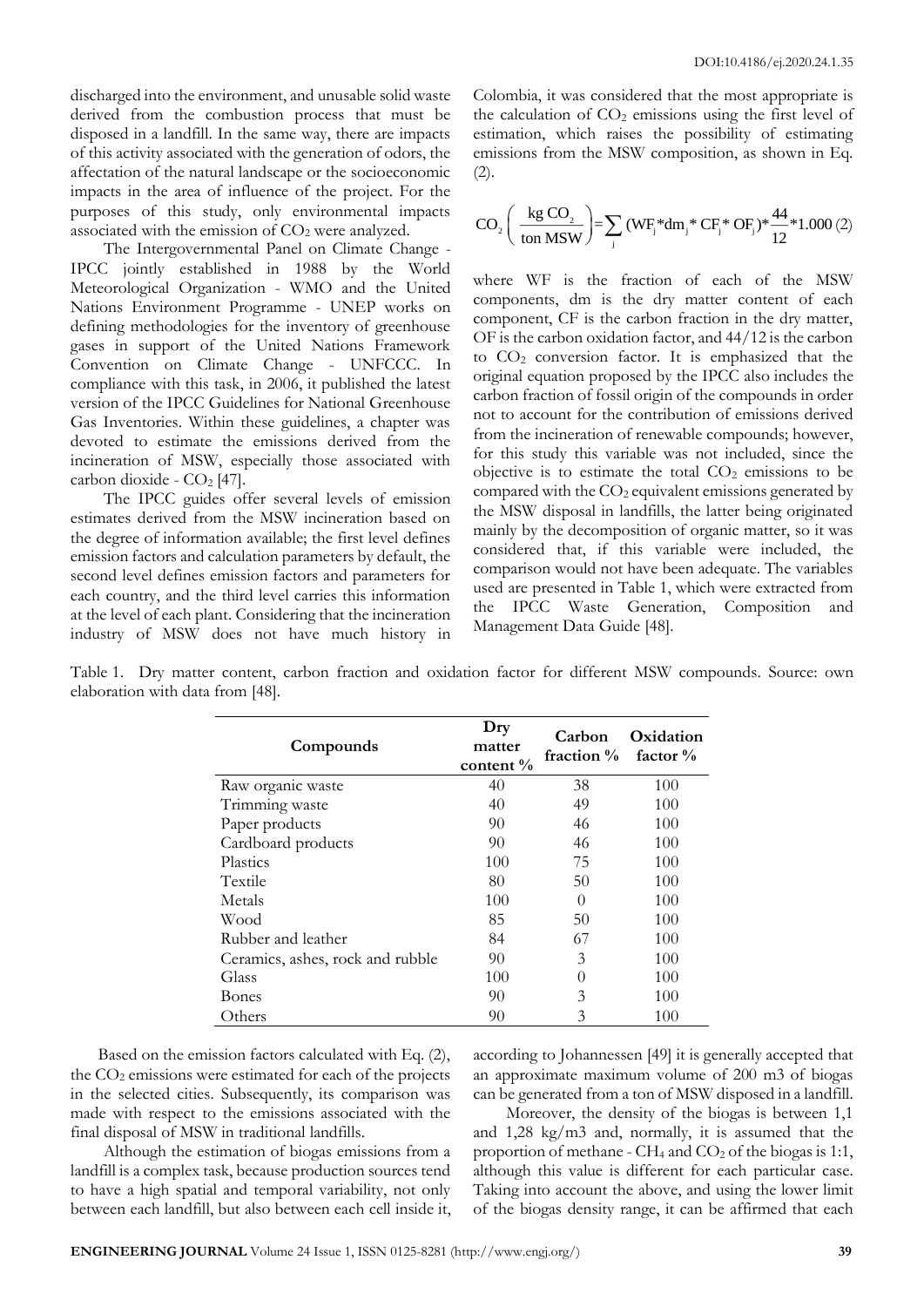ton of MSW generates approximately 110 kg of  $CH<sub>4</sub>$  and 110 kg of  $CO_2$ ; however, considering the global warming potential of greenhouse gases, CH<sup>4</sup> has an impact 21 times greater than the impact caused by  $CO<sub>2</sub>$  in a period of 100 years [49]. Consequently, each ton of MSW disposed in a landfill, generates during the period of decomposition of organic matter, about 2.420 kg of CO<sub>2</sub> equivalent.

# **2.5. Market Conditions for Electrical Energy Generation in Colombia**

In order to identify the primary market conditions for the sale of energy and associated services in which the MSW thermal treatment infrastructure could operate in Colombia, an analysis was made of the main commercial variables, seeking to estimate reference values that would allow the financial analysis.

The Wholesale Energy Market - WEM in Colombia is comprised of a set of information exchange systems between generators and marketers operating in the National Interconnected System - NIS. The WEM allows short and long-term electricity purchase and sale transactions, therefore, in it all the energy that is required to supply the demand of users connected to the NIS is transacted. Transactions in the WEM are mainly carried out under the following modalities: Hourly transactions in the energy stock, Bilateral financial energy contracts, and Auctions for the assignment of Firm Energy Obligations - FEO [50].

In the short-term market or energy stock, generators make daily price offers for the hourly availability of energy provided to the system. The demand, represented by the marketers, is a price taker with respect to the short-term price of energy (stock price), which is a single price for the whole system at each hour of the day, determined by means of the run of an hour optimization dispatch model without transmission restrictions, but considering the technical characteristics of the generation resources.

On the other hand, in the long-term market or bilateral contracts, the traders and generators register their energy purchase and sale contracts with the market operator, so that the latter can determine their transactions in the short-term market hour by hour, which correspond to the difference between their purchase obligations (demand cover, in the case of marketers) and sale (delivery of energy in the case of generators), valued at the market price (stock price) [51].

In terms of energy transactions in this market, the conditions of quantity and price of each contract, as well as the indexing mechanisms and other particularities, are freely defined by parties. Bearing in mind that in Colombia the regulated demand (generally users with low level of power and energy demand) covers about 70,3% of total demand [18], the weighted average price of contracts destined to serve regulated demand - Mc, is a good indicator of the price level feasible for both sellers and buyers. It is important to keep in mind that the Mc is the result of averaging contracts that are subscribed with higher and lower prices than this indicator; therefore, it

does not mean that there is no possibility of selling energy above said value.

Finally, with the objective of providing the long-term economic signal for the expansion of the installed capacity required by the country, reflecting the level of reliability in the supply that is willing to pay the national demand, the Energy and Gas Regulation Commission, (CREG in Spanish), entity responsible for regulating the electricity sector in Colombia, established a market mechanism called Reliability Charge - RC, which has been in operation since December 1, 2006. One of the essential components of this mechanism is the existence of the FEO, which correspond to a commitment of generators, supported by generation assets capable of producing firm energy during critical supply conditions. These FEOs are auctioned among the generators to cover the demand of the system. The generator to which a FEO is assigned receives a wellknown and stable remuneration during a determined period, and the generator commits to deliver a certain quantity of energy when the stock price exceeds a threshold previously established by the CREG called Scarcity Price. Said remuneration is settled and collected by the market operator and paid by the users, through the rates charged by the marketers.

In the case of reliability market, the Real Equivalent Cost of Energy - RECE, corresponds to the weighted average price of the remuneration to the generating agents participating in the RC mechanism [52] and is understood as a good indicator of the feasible price level for the generators that offer this service in the WEM.

For the three referenced markets, the price series (stock price, Mc and RECE) registered since December 2006 to December 2018 were constructed in order to determine the reference values used to estimate the income of projects in the financial analysis, applying statistical criteria.

Now, while in the short and long-term markets the generation of energy is the basis of the settlement of the income of a generating agent in the WEM, for the case of the reliability market the base for the settlement of the income is the firm energy that can offer.

In accordance with current regulations, the generators that connect to the NIS have the obligation of subjecting to a central dispatch all the units of their generation plants, when these have a total individual effective capacity greater than 20 MW and, on a voluntary basis, when the plant has a capacity greater than or equal to 10 MW and less than 20 MW [53]. These limits partially restrict the participation of the smaller plants within the RC mechanism and generate differentials in the technical and commercial treatment. In particular, for those plants not subject to central dispatch, they are not allowed to participate in the FEO assignment auctions, and they do not have the same physical delivery obligations as the plants subject to central dispatch that participate in the mechanism [52]. For the present study, it is considered that all plants are subject to central dispatch.

Resolution CREG 071 of 2006, by means of which the RC remuneration methodology was adopted in the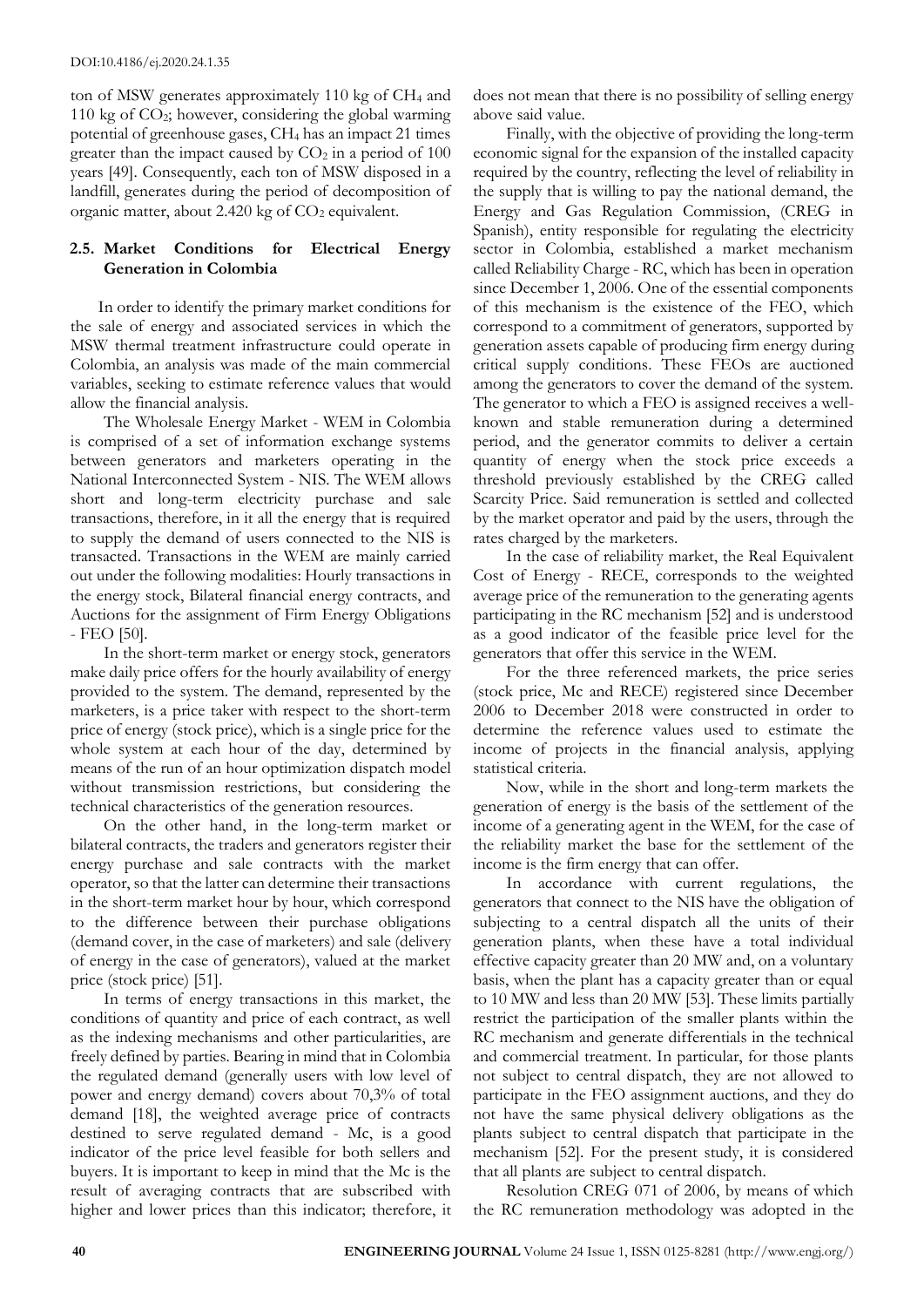WEM, also incorporated the concept of Firm Energy for the Reliability Charge - FERC, which refers to the maximum amount of electrical energy that is able to deliver a generation plant continuously, in conditions of low hydrology, in a period of one year. The determination of the FERC, which is calculated by the agent and verified by the market operator, is one of the requirements for a generation plant to participate in FEO allocation auctions in the RC mechanism [52].

For the estimation of the FERC, the thermoelectric generation plants require calculating the index called "Historical Unavailability by Forced Outputs" - HFO for each of their units, which aims to reflect the time in which the generation unit is unavailable, or its operating power does not reach the total net declared capacity. For new units operated with natural gas and liquid fuels, the regulation allows an HFO of 0,2 to be used for the first year of operation; while if they are operated with coal and other fuels, an HFO of 0,3 is allowed for the first year of operation. In both cases, an HFO of 0,05 is allowed for the second year and up, while it is updated with actual data of its operation [52,54].

As a general rule, agents wishing to participate in the RC mechanism must guarantee the backing of their FEO with the supply and transport of the required fuel in sufficient quantities, to obtain the necessary energy to produce the electrical energy that is willing to commit. Associated with the above, the plants must also calculate the so-called "Fuel Supply Availability Index" - SAI, which aims to reflect the amount of energy guaranteed by fuel supply contracts, with respect to the maximum energy that the unit at full capacity can generate.

This study made an estimation for an electrical energy generation plant from thermal treatment systems by MSW incineration, based on the conceptual development established in current regulations in Colombia for the calculation of the FERC of a thermoelectric generation plant. The analysis was based on the application of Eq. (3), shown below:

$$
FERC_{TPMSW} (MWh) = NEC^*\beta^*h \tag{3}
$$

where NEC is the net effective capacity of the generation unit in MW,  $β$  is the lowest value between the availability of the plant (1 - HFO) and the SAI, and h are the hours of a year. As can be seen, the value of the variable β is what determines the value of the FERC.

Although a MSW incineration plant can achieve an availability of more than 90% [39], for the present study an HFO of 0,3 was used, corresponding to an availability of 70%, which is considered sufficiently conservative. Likewise, it is based on the premise that the MSW supply for the plant must be guaranteed through contracts with the collection and transport companies, so that the energy needed to operate at full load is understood as insured. Consequently, the variable  $\beta$  was assigned a value of 0,7 for all cases.

## **2.6. Financial Indicators Used for the Feasibility Analysis**

In order to assess the results of the MSW incineration projects for the generation of electrical energy in the selected cities, cash flows were constructed taking into account the income and expenditures associated with the investment and operation of each plant.

Regarding project income, it was considered that they are associated with four concepts: sale of electrical energy, sale of the reliability service, sale of waste disposal service through incineration, and reduction of  $CO<sub>2</sub>$  emissions.

Then, it was assumed that there is some mechanism to sell the energy produced in the long term through bilateral contracts and that it participates in the reliability market with 90% of the FERC calculated based on Eq. (3). The MSW incineration rate (gate fee - GF) was estimated as the final disposal costs per ton that users of the public sanitation service must assume in the month of December 2018 in each of the landfills in the selected cities [55-57]; and the emission reduction rate was estimated at 10  $USD/tonCO<sub>2</sub>$  equivalent.

Likewise, while for the rate of sale of energy and the provision of the incineration service it was considered that they increase annually with the inflation of the domestic market, it was estimated that the sale rate of the reliability service increases annually with inflation of the external market, and the price of carbon credits remains stable during the useful life of the installation. Inflation in the domestic market was estimated at 4%, a value close to the average of the years 2011 to 2018 in the country [58]. For the reference of external market inflation, the value used was the average of the years 2017 and 2018 of the Producer Price Index of the United States of America, corresponding to capital goods, reported by the Bureau of Labor Statistics of the United States (Series ID: WPSFD41312) [59], which is the same defined by the CREG as indexer of the RC price.

On the other hand, it was considered that the expenditures of the projects are associated to three concepts: initial investment, annual costs of operation and income tax.

It was estimated that the return on investment cannot be less than 12%, a percentage that is considered corresponding to the Weighted Average Cost of Capital - WACC for the investor. Likewise, a useful life of 30 years for the plants was considered.

The estimated annual cost of operation was considered to increase annually with respect to domestic market inflation, and a linear profile of investment depreciation (without salvage value) was determined throughout the useful life of the infrastructure for the calculation of the income tax, which was estimated at 33% and, in no case, its settlement can have values lower than 0. The tax and customs benefits established in Law 1715 of 2014 for generation projects from unconventional sources of renewable energy were considered applied, to the extent that the reference costs were not increased by tariffs or value added tax - VAT and, additionally, in cases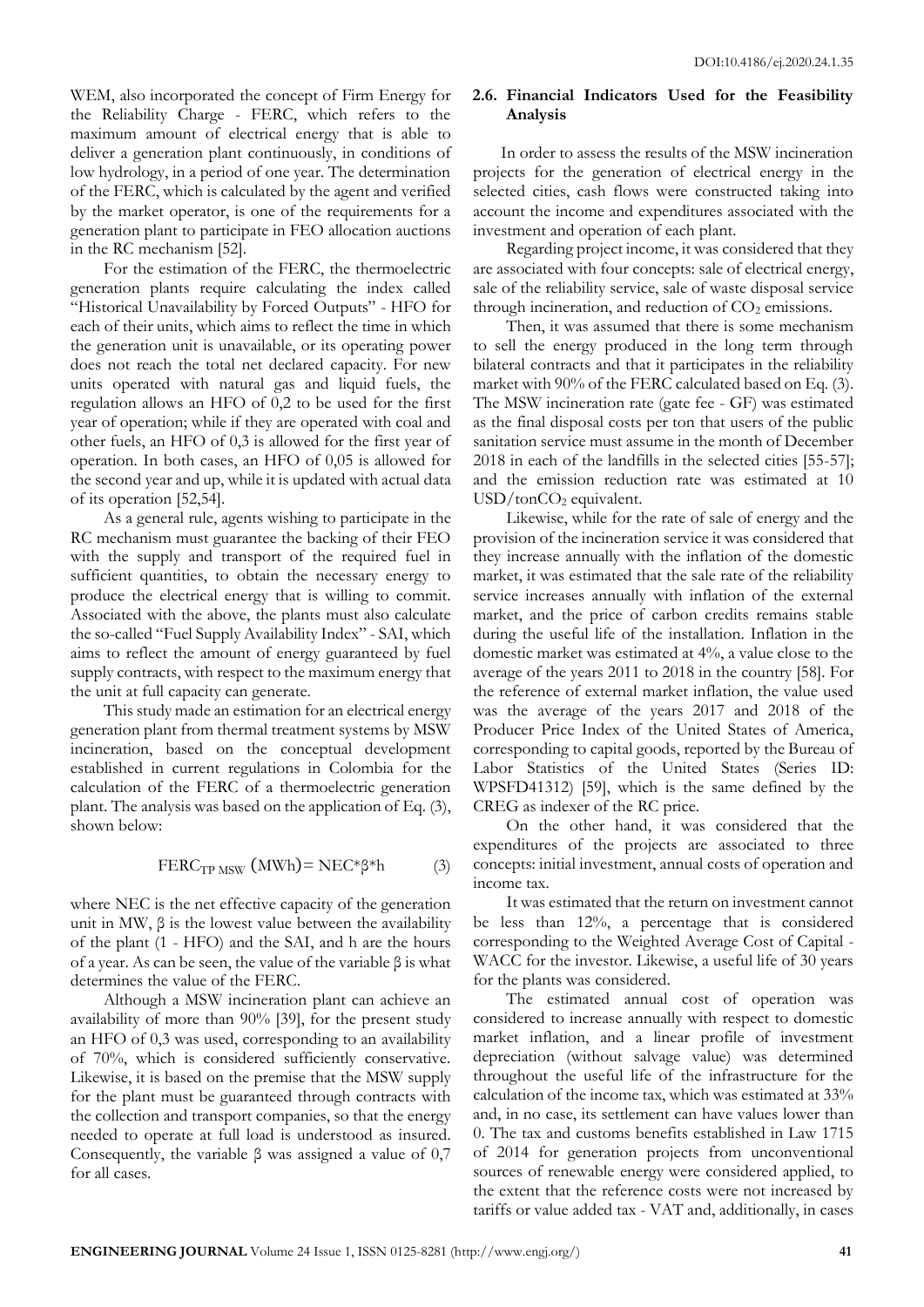where it was possible, the reduction of 50% of the income tax during the first 5 years was applied. The possibility of accelerated depreciation was not considered for financial analysis, insofar as, although this benefit initially releases cash flow, it was found that the project's financial indicators do not substantially improve with this measure.

Furthermore, for the feasibility analysis, three indicators were used: internal rate of return - IRR, simple repayment period, and benefit - cost ratio. The IRR corresponds to the rate at which the cash flow of the project during its useful life has a net present value equal to 0, as represented by Eq. (4).

$$
IRR = \sum_{T=0}^{n} \frac{F_n}{(1+i)^n} = 0 \tag{4}
$$

where the variable Fn corresponds to the net cash flow of each period, n represents the total number of periods and the variable i is the interest rate of payments.

On the other hand, simple repayment period corresponds to the time in which the positive cash flow generated by a project balances the negative cash flow caused by initial investment, without considering the cost of capital. Its calculation is made using Eq. (5).

$$
Repayment = a + \left(\frac{b}{c}\right) \tag{5}
$$

where variable a corresponds to the last period with negative accumulated cash flow, variable b represents the absolute value of the last negative accumulated cash flow, and variable c corresponds to the net cash flow value of the next period.

Finally, the benefit-cost ratio compares the net present value of income and project costs during its useful life, discounted with the WACC for the investor. It is represented by Eq. (6).

$$
\frac{B}{C} = \frac{NPVi = \sum_{T=1}^{n} \frac{Ip}{(1+i)^{n}}}{NPVe = Ii + \sum_{T=1}^{n} \frac{Cp}{(1+i)^{n}}}
$$
(6)

where the variable NPVi corresponds to the net present value of income of the project during its useful life and is calculated by discounting the periodic income Ip with the WACC i. Likewise, the NPVc variable corresponds to the net present value of project's costs during its useful life and is calculated by discounting the periodic costs Cp with the WACC i, adding them to the initial investment Ii.

#### **3. Results and Discussion**

# **3.1. MSW Production, Characterization and Energy Content**

The three cities selected for this study correspond to the capital city of the country and the capitals of the departments of Bolívar and Caldas. The waste that receives the city of Bogotá D.C. is disposed in Doña Juana landfill, the waste of the city of Cartagena is disposed in Loma de los Cocos Environmental Park landfill, while the waste of the city of Manizales is sent to La Esmeralda landfill. The three landfills accumulate approximately 26% of MSW disposed in the country. Table 2 shows the monthly disposition values in each of the landfills from the selected cities during year 2016.

|  | Table 2. MSW monthly disposed tons in Bogotá D.C, Cartagena and Manizales, 2016. |  |  |  |  |
|--|----------------------------------------------------------------------------------|--|--|--|--|
|  |                                                                                  |  |  |  |  |

| Month     | Doña Juana landfill -<br>Bogotá D.C. | Loma de los Cocos Environmental Park<br>landfill - Cartagena | La Esmeralda landfill -<br><b>Manizales</b> |
|-----------|--------------------------------------|--------------------------------------------------------------|---------------------------------------------|
| January   | 158.774                              | 37.109                                                       | 15.070                                      |
| February  | 161.742                              | 35.030                                                       | 14.209                                      |
| March     | 170.315                              | 36.978                                                       | 15.149                                      |
| April     | 170.939                              | 35.921                                                       | 14.960                                      |
| May       | 176.655                              | 39.080                                                       | 15.082                                      |
| June      | 171.370                              | 38.073                                                       | 14.851                                      |
| July      | 168.378                              | 38.891                                                       | 14.718                                      |
| August    | 177.005                              | 39.875                                                       | 15.126                                      |
| September | 170.152                              | 39.202                                                       | 14.595                                      |
| October   | 174.965                              | 39.019                                                       | 15.791                                      |
| November  | 200.337                              | 40.321                                                       | 16.243                                      |
| December  | 280.052                              | 43.129                                                       | 18.663                                      |
| Total     | 2.180.685                            | 462.629                                                      | 184.459                                     |

Similarly, Table 3 presents the MSW characterization in each of the mentioned cities. It is important to point out that, despite the fact that all the sources consulted named the compounds to which the characterization mention in a different way, for the present study they were homologated as shown in said table.

Table 3. MSW typical characterization disposed in Bogotá D.C, Cartagena and Manizales, 2017.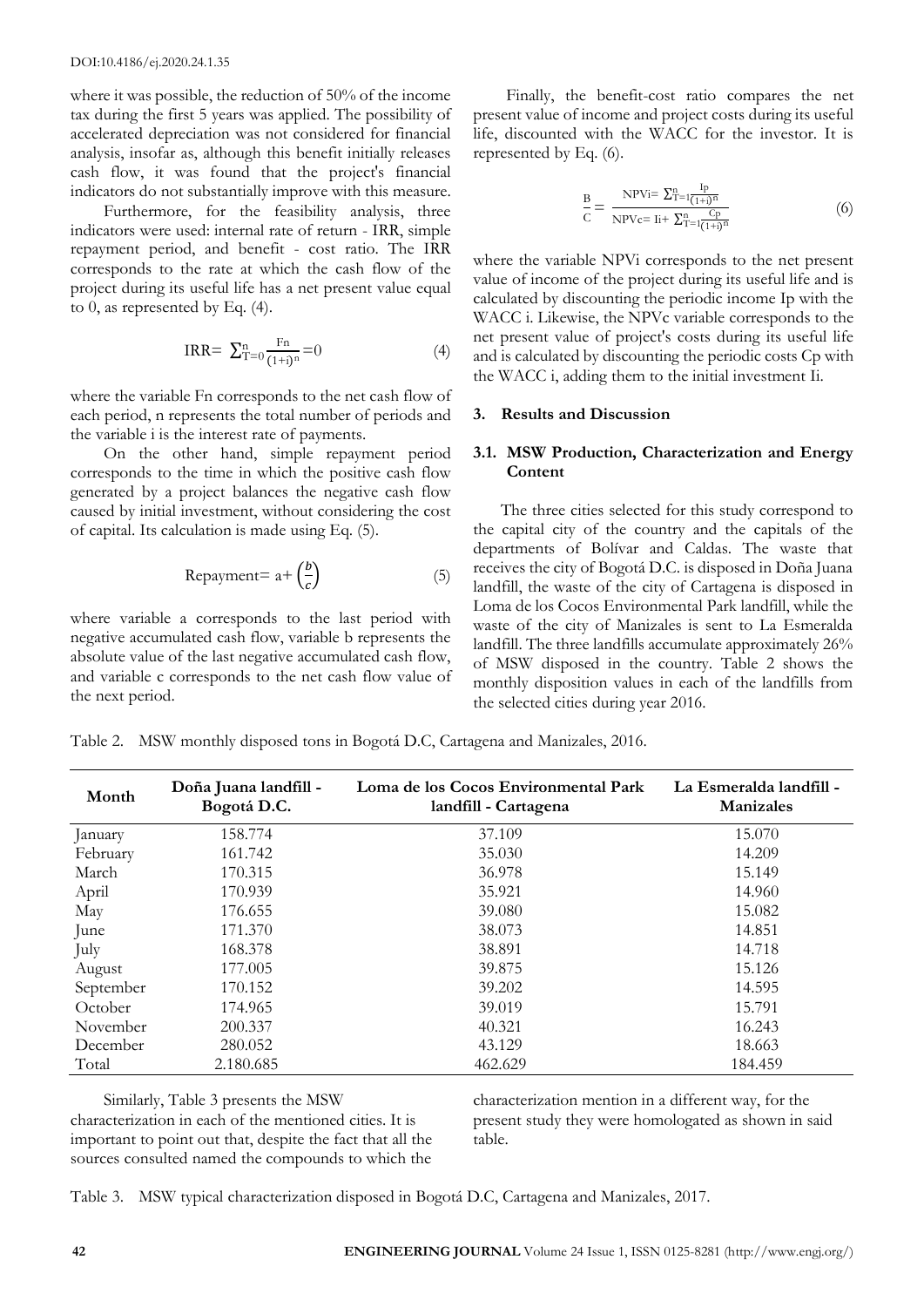|                                  | Doña Juana           | Loma de los Cocos             | La Esmeralda         |  |
|----------------------------------|----------------------|-------------------------------|----------------------|--|
| Compound                         | landfill -<br>Bogotá | Environmental Park landfill - | landfill - Manizales |  |
|                                  | D.C.                 | Cartagena                     |                      |  |
|                                  |                      | $%$ by weight                 |                      |  |
| Raw organic waste                | 49,89                | 53,28                         | 27,87                |  |
| Trimming waste                   | 1,43                 | N.A.                          |                      |  |
| Paper products                   | 10,43                | 4,55                          | 5,96                 |  |
| Cardboard products               | 3,23                 | 5,14                          | 6,48                 |  |
| Plastics                         | 16,88                | 16,63                         | 16,68                |  |
| Textile                          | 4,54                 | 3,76                          | 4,85                 |  |
| Metals                           | 1,13                 | 1,66                          | 3,15                 |  |
| Wood                             | 1,60                 | 0,87                          | 0,64                 |  |
| Rubber and leather               | $N.A.*$              | 2,18                          | 0,68                 |  |
| Ceramics, ashes, rock and rubble | 2,27                 | 0,62                          | 0,49                 |  |
| Glass                            | 3,67                 | 4,86                          | 5,04                 |  |
| <b>Bones</b>                     | N.A.                 | 0,24                          | 0,17                 |  |
| Others                           | 4,93                 | 6,21                          | 27,99                |  |
| * Not Available                  |                      |                               |                      |  |

In this sense, the operator of La Esmeralda landfill presented the composition of raw organic waste and trimming waste under the name "Food and Garden". Meanwhile, for the Loma de los Cocos Environmental Park landfill, there was no information associated with the trimming waste compound. While the operator of Doña Juana landfill discriminated between flexible and rigid plastic, the operator of the Enviromental Park Loma de los Cocos landfill discriminated in high density, low density and icopor plastics, and the operator of La Esmeralda landfill discriminated in plastics and polyethylene terephthalate - PET. In any case, these compounds were homologated under the generic name "Plastics".

The compound "Other" included the compounds reported by the operator of Doña Juana Landfill under the names of "Dangerous", "Complexes" and "Others", as well as those reported by the Loma de los Cocos Environmental Park landfill, with the names of "Hygienic" and "Electrical". In the case of the La Esmeralda landfill, the percentage of this compound is particularly important since it corresponds to more than a quarter of the total waste.

The summations of the individual composition reported by two of the sources present differences with respect to the total maximum (100%). These differences were incorporated into the "Other" compound, taking into account, first, that they correspond to marginal values that do not exceed two hundredths and, secondly, that this compound does not account for greater contributions from the energy point of view.

Based on the characterization of Table 3 and using the mathematical model represented in Eq. (1), the estimation of the MSW LCV was obtained for the cities of Bogotá D.C, Cartagena and Manizales, which are shown in Table 4.

Table 4. Estimated LCV (MJ/kg) of MSW disposed in Bogotá D.C, Cartagena and Manizales.

| Doña Juana<br>landfill -<br>Bogotá D.C. | Loma de los<br>Cocos<br>Environmental<br>Park landfill -<br>Cartagena | La<br>Esmeralda<br>landfill -<br><b>Manizales</b> |
|-----------------------------------------|-----------------------------------------------------------------------|---------------------------------------------------|
| 11,58                                   | 11,72                                                                 | 10,35                                             |

## **3.2. Selection of Reference Technology for MSW Thermal Treatment and Estimation of Expected Net Electrical Efficiency**

The MSW thermal treatment can be carried out by incineration, gasification or pyrolysis [60, 61]. The mass burn incineration boiler is the most mature technology for the conversion of MSW and therefore the most commonly used within the large power plants that recover energy in the world. Within this type of treatment, the most widespread technology is the grate incinerator, which is used in about 90% of MSW thermal treatment plants in Europe [34, 35]. Similarly, there are various configurations and technologies that have been developed for treatment of MSW by gasification and pyrolysis, many of them at a demonstration or laboratory scale.

Incineration plants have recorded performances in terms of net electrical efficiency greater than 30% [37-39]. On the other hand, despite the numerous experiences identified in Japan and several European countries in the implementation of gasification and pyrolysis technologies for MSW thermal treatment and its exploitation for the electrical energy production, the truth is that information associated with technical, financial and environmental performance of these facilities is quite limited [28], so it is difficult to find operational references regarding the net electrical efficiency of the process.

From the review carried out, it was evidenced that information related to the net electric efficiency of the gasification and pyrolysis plants does not correspond to operational reports but to estimations made, which makes it impossible to determine with a reasonable certainty the expected results in terms of potential generation of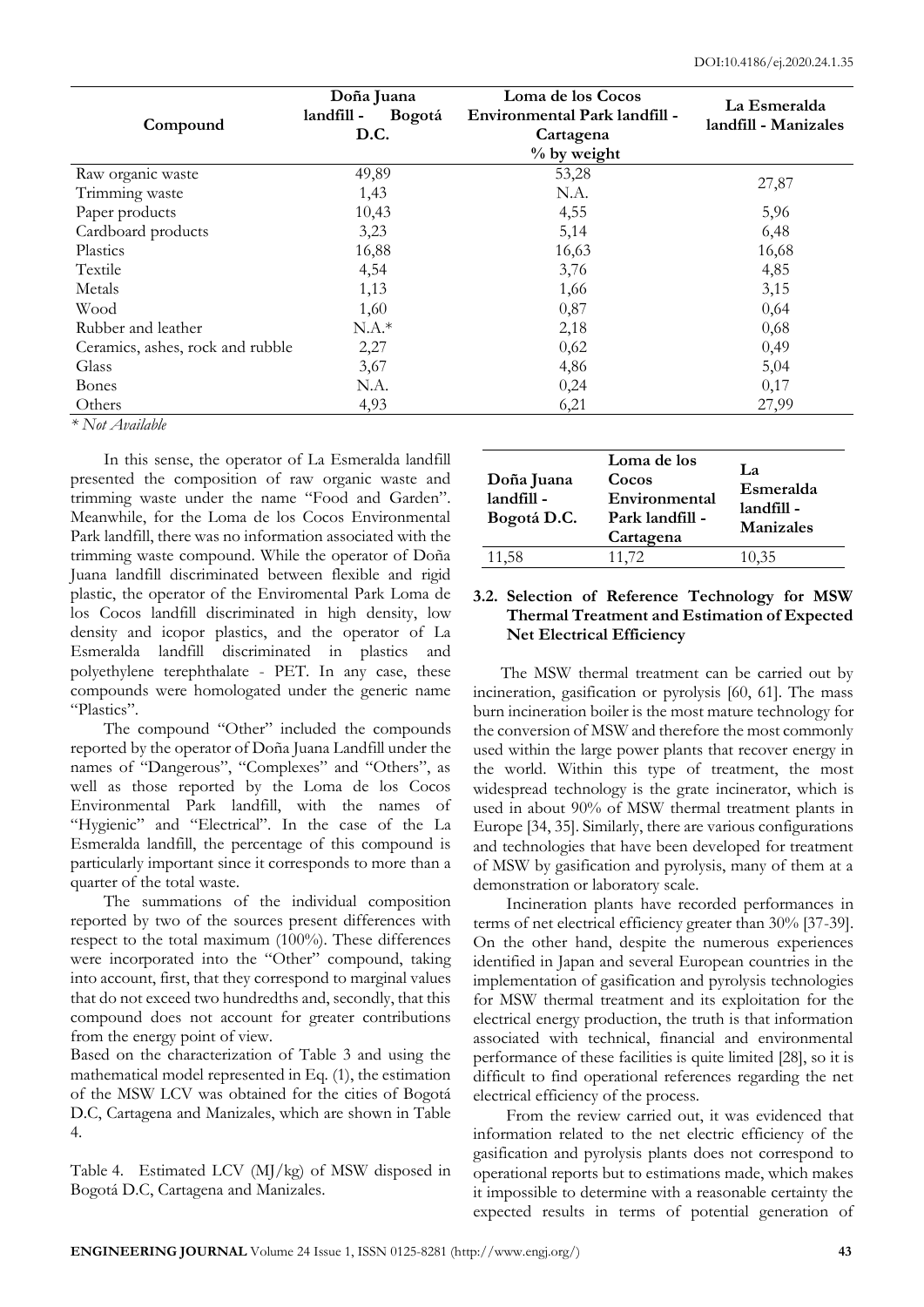#### DOI:10.4186/ej.2020.24.1.35

electrical energy. The opposite occurs with MSW incineration plants, which most of them have the design parameters accessible, and some records of the operational efficiency achieved and the measures that were implemented for that purpose.

For the analysis, grate type mass burn incineration was used as a reference technology, which takes advantage of heat of the combustion gases for the generation of steam, which feeds turbines and generators of electrical energy. The possibility of heat delivery by the system is not considered since in Colombia, except in some cases, there is currently no widespread implementation of thermal districts and industrial demand may not be so easy to guarantee in the long term.

Now, in order to estimate the net electrical efficiency of incineration plants using the model presented in Fig. 2, the average input thermal energy for each of them was calculated from the volume of MSW defined in Table 2 and the LCV estimated in Table 4. The amount of MSW that arrive at each landfill was averaged and multiplied by the LCV. For the conversion of the energy units from MJ to kWh a factor of 0,2778 kWh/MJ was used.

Table 5 presents the input thermal energy calculated and the general parameters defined for the MSW incineration plants in each of the selected cities in order to carry out the analysis. The processing capacity per line was defined taking care not to exceed the international industry standard and the number of lines seeking to cover approximately the MSW average received by landfills of the same cities during 2016.

#### **3.3. Electrical Energy Production Potential**

Based on the information collected and processed, it is possible to estimate the electrical energy production that would be expected the MSW thermal treatment plants in each of the selected cities would be able to deliver to the national electricity system, with results as shown in Table 6.

The total treatment capacity of the plants was determined from the daily average of available MSW registered in 2016 approximated to the nearest lower tens.

Likewise, for the three cases a real availability percentage of 85% was applied, which aims to recognize the unavailability of the facilities, associated with the need to carry out maintenance, emergency or due to any circumstance arising from the temporary unavailability of MSW, although the latter case may be manageable insofar if there is some storage capacity. For the conversion of the energy units from MJ to kWh a factor of 0,2778 kWh/MJ was used.

Finally, in order to have a value of the rated power of the generator associated with the thermal treatment infrastructure, it was estimated from the total treatment capacity, the MSW calorific value and the net electrical efficiency. It is noteworthy that, obviously, it does not correspond to an in-depth analysis that allows optimizing the design; simply, it corresponds to a numerical exercise that allows having a reference value. For this purpose, the calculation of the estimated rated power approached the fifth lower unit.

As a result of the analysis it is observed that, under the assumptions defined in this study, the thermal treatment systems through MSW incineration from the cities of Bogotá D.C., Cartagena and Manizales, would potentially be able to generate 1.811, 376, and 122 GWh/year, respectively.

# **3.4. Reference Costs of Investment and Operation for MSW Incineration**

Table 7 shows the investment costs in USD per ton/year of capacity defined for MSW incineration plants in each of the selected cities for the purpose of carrying out the analysis, using the total capacities proposed in the Table 5, and applying the methodology mentioned in numeral 2.3.

Similarly, Table 8 shows the operating costs in USD/ton defined for MSW incineration plants in each of the selected cities, using the same elements defined for investment costs.

# **3.5. Environmental Impacts Associated with MSW Incineration and CO<sup>2</sup> Emissions Balance**

Applying Eq. (2) to the different MSW compositions defined in Table 3, the estimated emission factors in kgCO2/ton of MSW are presented in Table 9 for the incineration plants in each of selected cities.

Likewise, the results of the annual balance of emissions generated by the thermal treatment infrastructure are presented, with respect to the estimation of the emissions derived from their final disposal in a landfill. For this case, the amounts of MSW that can incinerate the facilities in each of the selected cities are used, considering an estimated infrastructure availability of 85%.

As a result of the analysis, it is observed that the annual reduction of  $CO<sub>2</sub>$  emissions equivalent in the cities of Bogotá D.C., Cartagena and Manizales, would be 2.432.988, 520.454 and 219.083 tons, respectively.

Table 5. General parameters of the thermal treatment systems by incineration of MSW.

| Parameter                    | Unit                          | Bogota<br>D.C. | Cartagena Manizales |  |
|------------------------------|-------------------------------|----------------|---------------------|--|
| Input thermal energy         | МW                            | 801            |                     |  |
| Processing capacity per line | $\frac{\tan/\text{hour}}{30}$ |                |                     |  |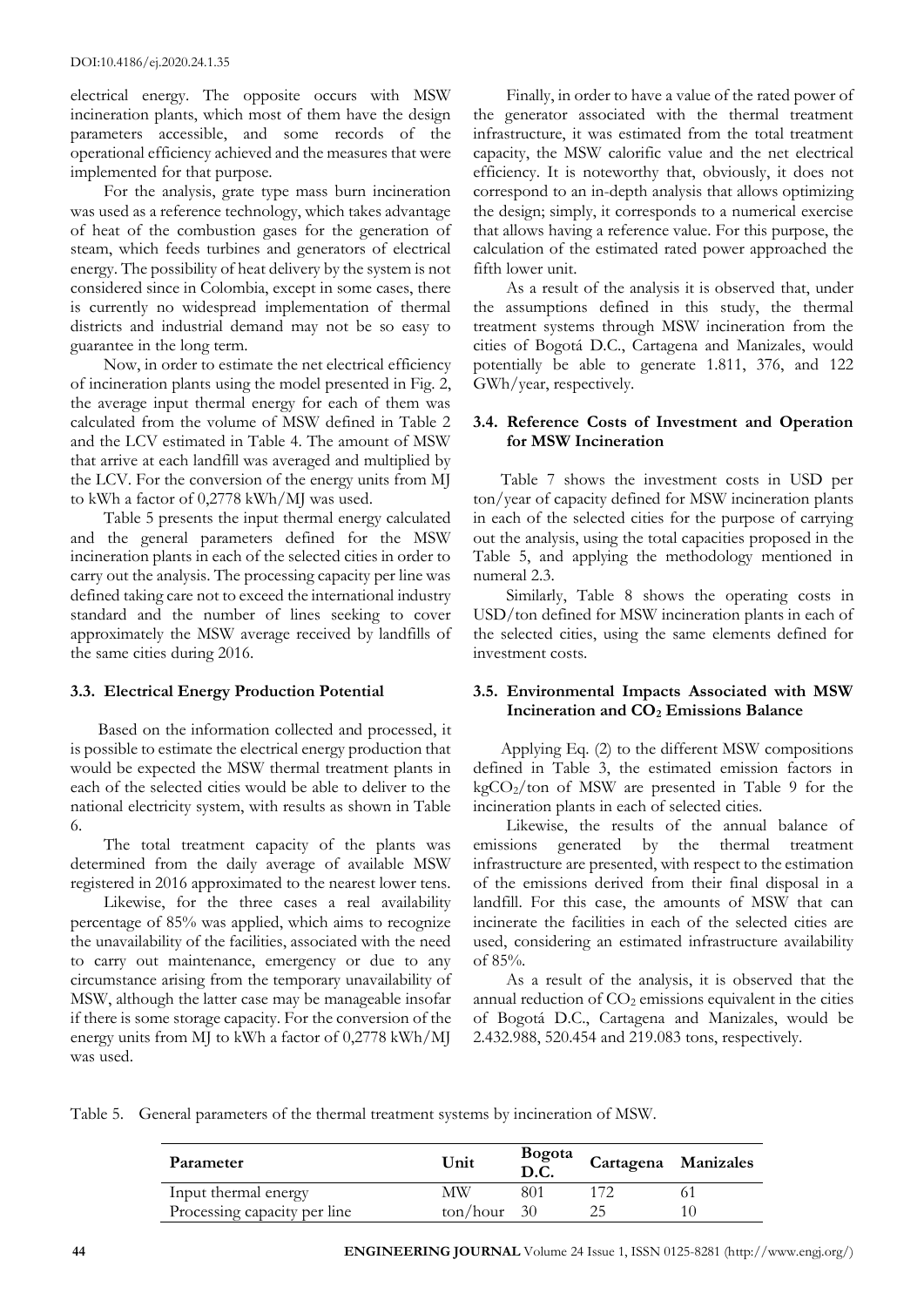| Treatment lines                  |      |      |
|----------------------------------|------|------|
| Expected net electric efficiency | 31,5 | 28,5 |

|  | Table 6. Electrical energy production potential of thermal treatment systems by MSW incineration. |  |  |  |  |  |  |  |
|--|---------------------------------------------------------------------------------------------------|--|--|--|--|--|--|--|
|--|---------------------------------------------------------------------------------------------------|--|--|--|--|--|--|--|

| Parameter                                     | Unit                | Bogota D.C. Cartagena Manizales |       |       |
|-----------------------------------------------|---------------------|---------------------------------|-------|-------|
| Total treatment capacity                      | $\frac{\tan}{\tan}$ | 240                             | 50    | 20    |
| Estimated net electric efficiency             | $\frac{0}{0}$       | 31,5                            | 31    | 28,5  |
| Availability                                  | $\frac{0}{0}$       | 85                              | 85    | 85    |
| Estimated lower calorific value               | MJ/kg               | 11,58                           | 11,72 | 10,35 |
| Estimated rated power                         | <b>MW</b>           | 240                             | 50    | 15    |
| Estimated annual electrical energy production | GWh/year            | 1 811                           | 376   | 122   |

Table 7. Estimated investment cost of thermal treatment systems by MSW incineration.

| Parameter                          | Unit                     | Bogota D.C. Cartagena Manizales |         |         |
|------------------------------------|--------------------------|---------------------------------|---------|---------|
| Capacity                           | $\text{Top}/\text{year}$ | 2.102.400                       | 438,000 | 175.200 |
| Investment cost                    | $USD/ton/year$ 400       |                                 | 411     | 514     |
| Estimated total cost of investment | MUSD.                    | 841                             | 180     | 90      |

Table 8. Estimated operational cost of thermal treatment systems by MSW incineration.

| Parameter                      | Unit                  | <b>Bogota</b><br>D.C. | Cartagena Manizales |         |
|--------------------------------|-----------------------|-----------------------|---------------------|---------|
| Capacity                       | T <sub>on</sub> /year | 2.102.400             | 438.000             | 175.200 |
| Operational cost               | USD/ton               | 30,1                  | 32,0                | 40,0    |
| Estimated total annual cost of | MUSD/year             | 63.3                  | 14,0                | 7.0     |
| operation                      |                       |                       |                     |         |

Table 9. Annual balance of CO<sub>2</sub> emissions to the atmosphere derived from the implementation of MSW incineration systems.

| Parameter                                     | Unit                        | Bogota D.C. | Cartagena | Manizales |
|-----------------------------------------------|-----------------------------|-------------|-----------|-----------|
| Incineration emission factor                  | kg CO <sub>2</sub> /ton MSW | 1.059       | 1.022     | 949       |
| MSW incinerated                               | $\frac{\tan}{\tan}$         | 1.787.040   | 372.300   | 148.920   |
| Estimated annual incineration emissions       | ton CO <sub>2</sub> /year   | 1.891.649   | 380.512   | 141.303   |
| $CO2$ emission factor - disposal in landfills | kg/ton                      | 2.420       | 2.420     | 2.420     |
| MSW disposed                                  | $\frac{\tan}{\tan}$         | 1.787.040   | 372.300   | 148.920   |
| Estimated annual emissions from disposal      | ton $CO_2$ /year            | 4.324.637   | 900.966   | 360.386   |
|                                               | ton $CO_2$ /year            | 2.432.988   | 520.454   | 219.083   |
| Annual emissions reduction                    | $\frac{0}{0}$               | 56          | 58        | 61        |

## **3.6. Market Conditions for Electrical Energy Generation in Colombia**

Figure 3 shows the historical data of short-term market or stock price in WEM since December 2006 to December 2018, indexed to this last month using the Internal Offer series of the Producer Price Index (IPP in Spanish) calculated and published by the National Department of Statistics (DANE in Spanish) [62], entity responsible for the production and dissemination of statistical information in the country. The right vertical axis presents the data in USD for an exchange rate of 3.249,75 COP/USD valid for December 31, 2018 [63] and which was used for all analyzes.

As can be seen, the stock price has ranged between 43,27 COP/kWh (1,33 cUSD/kWh) and 2.123,81

 $COP/kWh$  (65,35  $cUSD/kWh$ ), with an average of 188,43 COP/kWh (5,8 cUSD/kWh). This situation is the result of the high volatility of short-term prices imposed by the Colombian electricity system, associated with the significant participation of hydroelectric generation in national electricity matrix and the effects of climate variability events derived from the El Niño phenomenon that recurrently affect precipitation in the country.

Figure 3 also shows the stock price limited to the Scarcity Price, represented by the series called "Stock price bounded for RC", which is intended to reflect the real liquidation price for the sale of energy on the stock market for the generators, when said energy was compromised in the RC mechanism which, in practice, is the most frequent situation in the Colombian market, especially for thermoelectric generation plants connected to the NIS.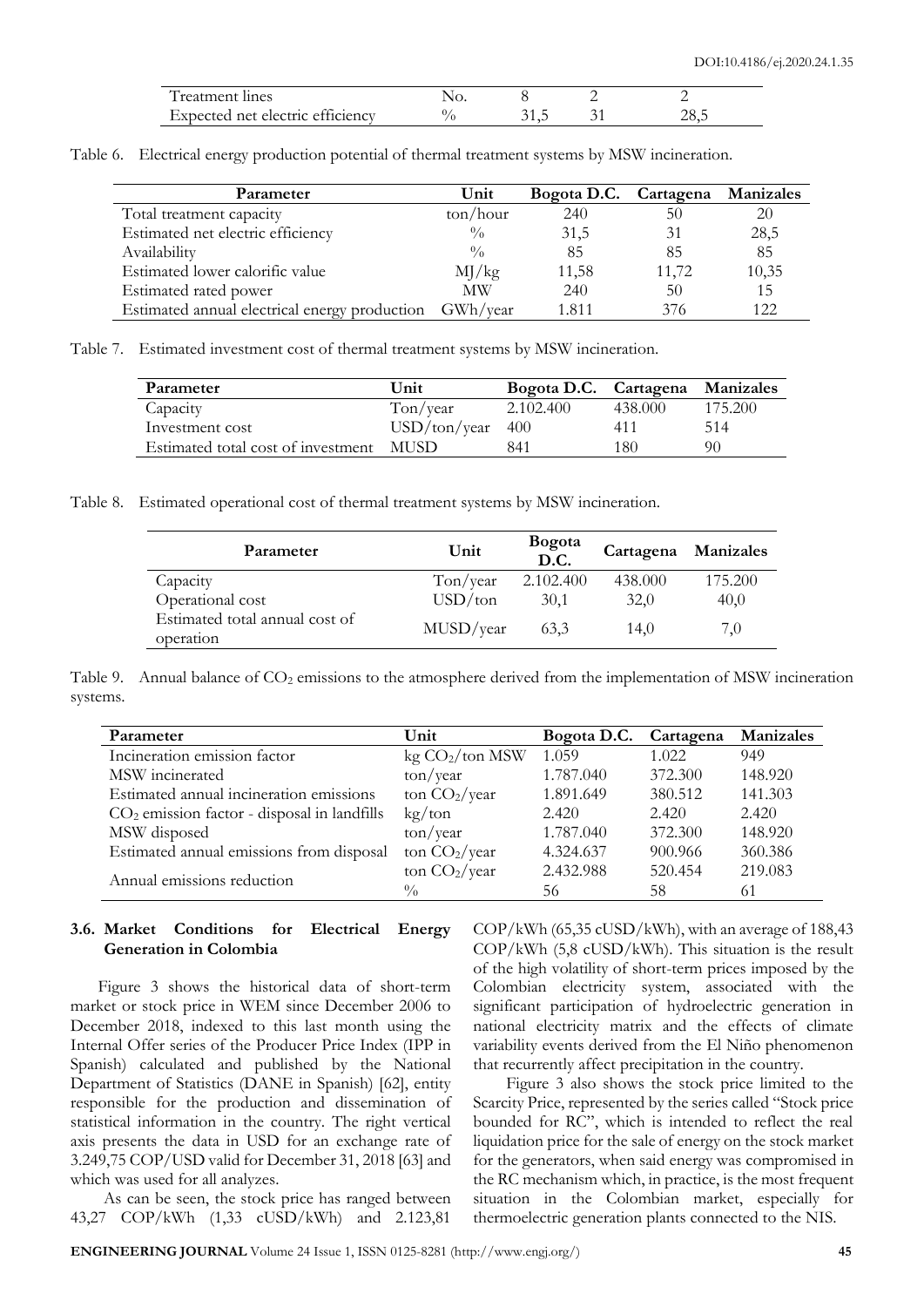In this case, the remuneration price for sales on the stock exchange ranged between 43,27 COP/kWh (1,33  $cUSD/kWh$ ) and 571,32 COP/kWh (17,58  $cUSD/kWh$ ), with an average of 166,21 COP/kWh (5,12 cUSD/kWh). Taking into account that this series presents a coefficient of variation (relationship between the standard deviation of the sample and its mean) of 51,1% that reflects the aforementioned dispersion of the data, a frequency analysis was carried out in which an asymmetric distribution of data with positive trend was found; that is, the median, the value represented by the central position of the data set of the series, is less than the average. In effect, the value of the median is 147,92 COP/kWh (4,55 cUSD/kWh) which, is considered, the one that best represents the series.

Similarly, Fig. 4 presents the historical data of the Mc since December of 2006 to December of 2018, indexed to this last month using the series of Internal Offer of the Price Index of the Producer calculated and published by the National Department of Statistics - DANE [62].

Unlike the stock price, the Mc has a more stable and growing behavior in the long term, with some periods of decline in the short term. However, and in order to have conservative references for financial analysis, the third quartile of the series was calculated - Q3, the value below which is 75% of the data of the series. The value of Q3 is 174,29 COP/kWh (5,36 cUSD/kWh).

Finally, Fig. 5 presents the historical data of the Real Equivalent Cost of Energy - RECE, which corresponds to the weighted average price of the remuneration to the generation agents participating in the RC mechanism [52]. The information is presented for the period between the month of December 2006 and the month of December 2018, indexed to this last month using the Colombian Peso Market Exchange Rate - MER with respect to the US dollar on the last day of the year (12/31/2018), published by the Bank of the Republic of Colombia [63]. For this case, the MER is used as an index parameter, insofar as in the RC assignment auctions, the agents' offers are made in US dollars and the monthly settlement is made precisely using the current exchange rate of the last day of each month.



Fig. 3. Historical Stock Price - Sp and Stock Price bounded for plants participating in RC. Source: own elaboration with data from [64].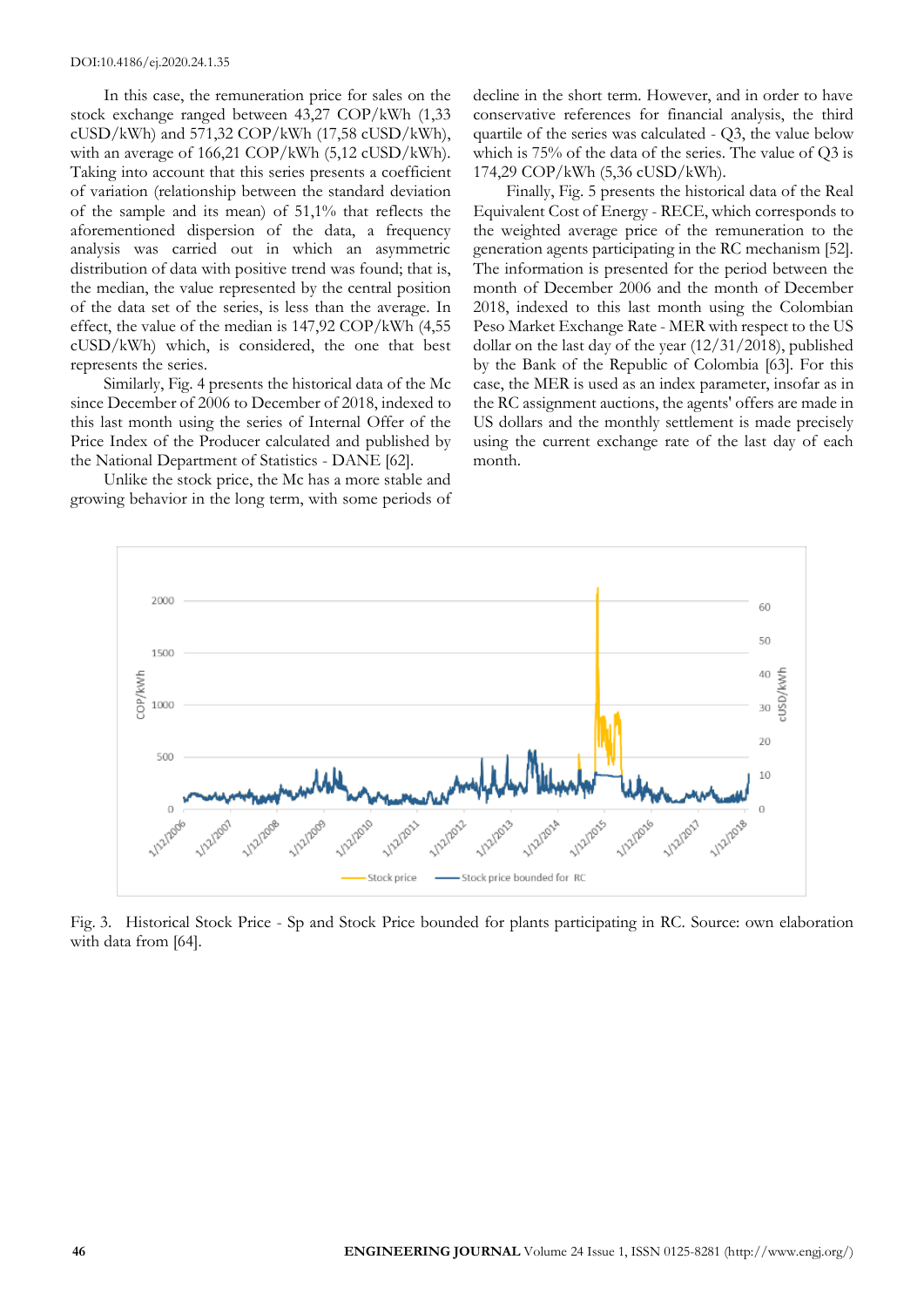

Fig. 4. Historical weighted average price of contracts destined to the regulated market. Source: own elaboration with data from [64].



Fig. 5. Historical Real Equivalent Cost of Energy - RECE for the Reliability Charge. Source: own elaboration with data from [64].

As proposed for the Mc, looking for conservative references for financial analysis and for the purposes of simplicity of the analysis, the third quartile of the series was calculated - Q3, the value below which is 75% of the data of the series. The value of Q3 is 58,68 COP / kWh (1,81 cUSD/kWh).

Bearing in mind that the WEM rules apply to all generation plants connected to the NIS, regardless of the location of the generation infrastructure, Table 10 shows the reference values of the potential revenues for services associated with the electrical energy generation, selected for the present study. It is clarified that these values were discounted the reference value of the reliability service,

considering that reliability service is incorporated in the stock prices and contracts analyzed previously.

#### **3.7. Financial Balance**

Table 11 consolidates the information used for the financial analysis of the projects for each of the selected cities.

As a result of the analysis for the case of the project in the city of Bogota D.C., which is shown in Fig. 6, it was found that, under the aforementioned assumptions, the project would have an IRR of 7,1% and a repayment period of 13,1 years. The above, compared to the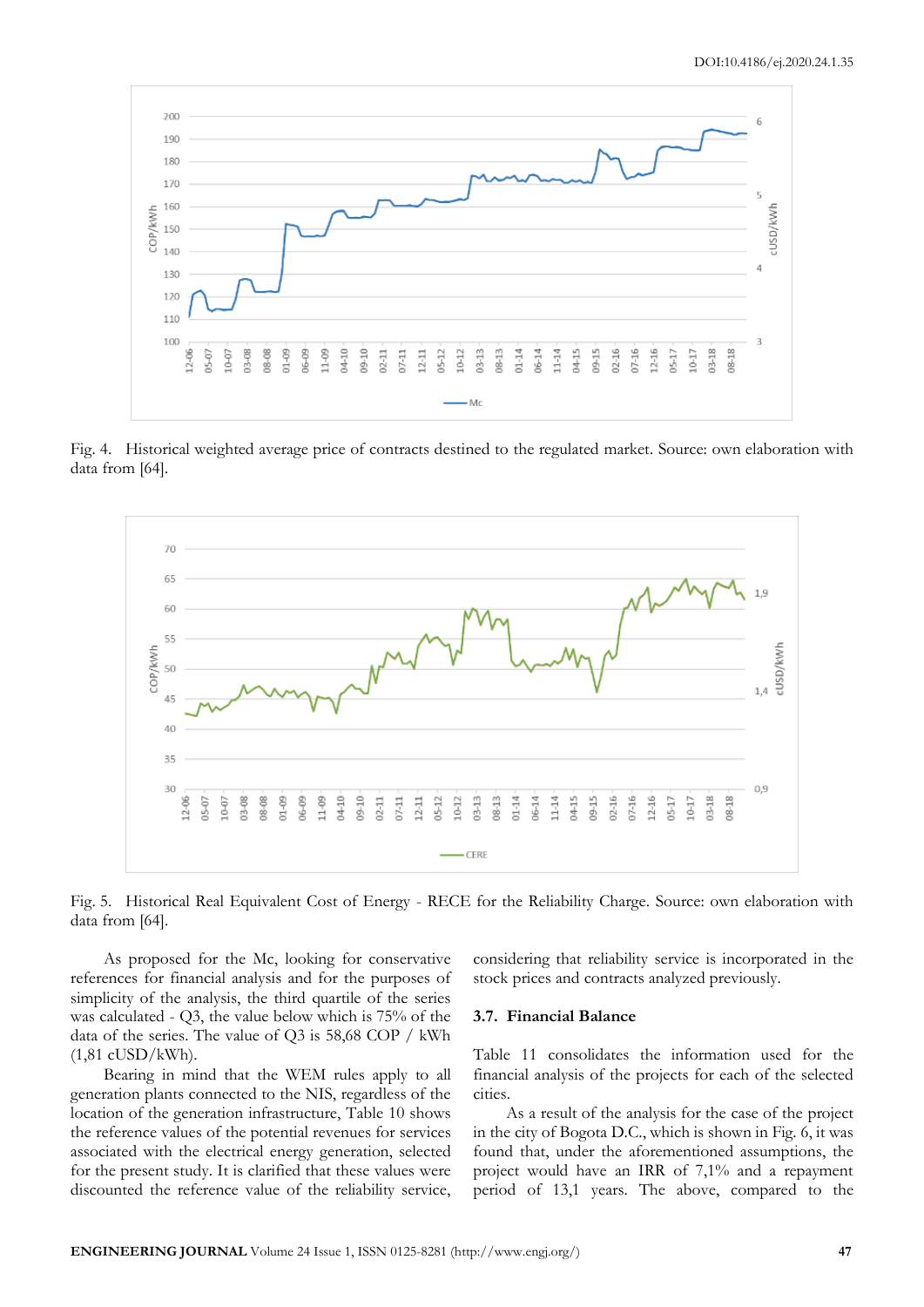DOI:10.4186/ej.2020.24.1.35

proposed WACC would not meet the expectations of the investor, yielding a benefit - cost ratio of 0,82.

Now, in order to identify the incineration rate that takes the financial indicators of the project to meet the expectations of the investor, the cash flow that reflects an IRR of 12% and a benefit - cost ratio of 1 was elaborated, which is shown in Fig. 7 with the series called "Cash Flow  $GF = 32.5$  USD/ton". For this case, it was found that the incineration rate that would make the project comply with the expectations of the investor is 32,5 USD/ton (105.617 COP/ton); in other words, 21,3 USD/ton (69.220 COP/ton) more than the cost of disposal of MSW in the landfill of the city of Bogotá D.C.

Similarly, for the case of the project in the city of Cartagena, which is shown in Fig. 7, it was found that, under the assumptions, the project would have an IRR of 5,6% and a repayment period of 15,2 years. The above, compared with the proposed WACC would not meet the expectations of the investor, yielding a benefit - cost ratio of 0,77.

Performing the same exercise to identify the incineration rate that takes the financial indicators of the project to meet the expectations of the investor, the cash flow that reflects an IRR of 12% and a benefit - cost ratio of 1 was elaborated, which is shown in Fig. 7 with the series called "Cash Flow GF = 36 USD/ton". It was found that the incineration rate that would enforce the project in the city of Cartagena with the investor's expectations is 36 USD/ton (116.991 COP/ton); in other words, 27,5 USD/ton (89.368 COP/ton) more than what the disposal of MSW costs in the landfill of this city.

Finally, for the project in the city of Manizales, which is shown in Fig. 8, it was found that, under the aforementioned assumptions, the project would have a negative IRR of 3,7% and a repayment period exceeding the useful life of the infrastructure. Obviously, the project would not meet the expectations of the investor, yielding a benefit-cost ratio of 0,57, not being acceptable under any scenario.

Table 10. Reference values of income from sale of services associated with electrical energy generation from thermal treatment systems using MSW incineration.

| Trade mechanism                                    | <b>Rf</b> Value<br>(cUSD/kWh) |  |
|----------------------------------------------------|-------------------------------|--|
| Income from the sale of energy on the stock market | 2,74                          |  |
| Income from energy sales in contracts              | 3,55                          |  |
| Income from the sale of reliability service        | 1.81                          |  |

Table 11. Parameters for the financial analysis of MSW incineration projects.

| Parameter                                                   | Unit                         | Bogota<br>D.C. | Cartagena | <b>Manizales</b> |
|-------------------------------------------------------------|------------------------------|----------------|-----------|------------------|
| Total cost of investment                                    | <b>MUSD</b>                  | 841            | 180       | 90               |
| Annual cost of operation for the first year                 | <b>MUSD</b>                  | 63,3           | 14,0      | 7,0              |
| Income tax rate                                             | $\frac{0}{0}$                | 33             | 33        | 33               |
| Estimated annual production of electrical energy            | GWh/year                     | 1.811          | 376       | 122              |
| Energy sale rate for the first year                         | $c$ USD / $k$ Wh             | 3,55           | 3,55      | 3,55             |
| <b>FEO</b>                                                  | GWh/year                     | 1.324,5        | 275,9     | 82,8             |
| Reliability service sale rate for the first year            | $c$ USD / $k$ Wh             | 1,81           | 1,81      | 1,81             |
| MSW incinerated                                             | $\frac{\tan}{\tan}$          | 1.787.040      | 372.300   | 148.920          |
| MSW incineration rate for the first year                    | USD/ton                      | 11,2           | 8,5       | 9,5              |
| Annual reduction of $CO2$ emissions                         | Ton<br>CO <sub>2</sub> /year | 2.432.988      | 520.454   | 219.083          |
| Carbon credits                                              | USD/ton<br>$CO2$ eq          | 10             | 10        | 10               |
| Average domestic market inflation                           | $\frac{0}{0}$                | $\overline{4}$ | 4         | 4                |
| Average external market inflation                           | $\frac{0}{0}$                | 1,6            | 1,6       | 1,6              |
| Weighted Average Cost of Capital - WACC for the<br>investor | $\frac{0}{0}$                | 12             | 12        | 12               |
| Service life of the installation                            | Years                        | 30             | 30        | 30               |

However, by carrying out the exercise of identification of the incineration rate that takes the financial indicators of the project to comply with the expectations of the investor, the cash flow that reflects an IRR of 12% and a benefit - cost ratio of 1 was elaborated,

which is shown in Fig. 8 with the series called "Cash flow  $GF = 68$  USD/ton". It was found that the incineration rate that would make the project comply with the expectations of the investor is 68 USD/ton (220.983 COP/ton); that is, 58,5 USD/ton (190.110 COP/ton)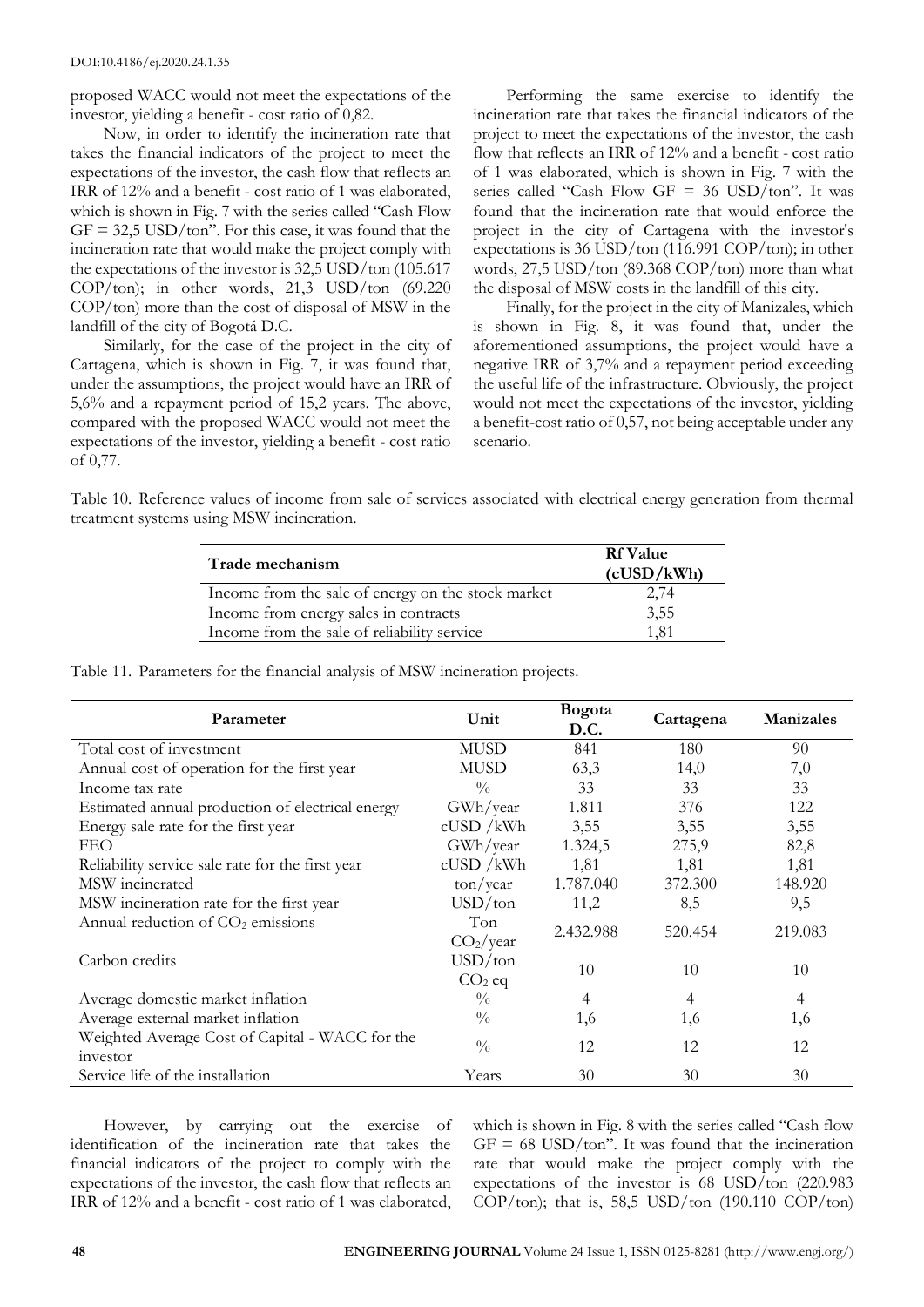more than the costs to have MSW in the landfill of the city of Manizales.

#### **4. Conclusion**

This study evaluated the potential of electrical energy production using MSW thermal treatment technologies in three cities of Colombia. The environmental balance derived from its implementation was calculated to replace traditional final disposal methods through landfills and its financial analysis, based on international benchmarks.

The results indicate that, under the assumptions defined in the study, the thermal treatment systems through the MSW incineration of the cities of Bogota D.C., Cartagena and Manizales, would potentially be able to generate 1.811, 376, and 122 GWh/year, respectively. Similarly, the annual reduction of  $CO<sub>2</sub>$  emissions equivalent, for the same cities as a result of the implementation of this technology would be, in the same order, 2.432.988, 520.454 and 219.083 tons.

The MSW incineration projects in the cities of Bogotá D.C, Cartagena and Manizales would have an IRR of  $7,1\%$ ,  $5,6\%$  and  $-3,7\%$ , respectively, under the assumptions raised in the study; evidencing that the project in the city of Bogotá D.C presents a positive return that deserves greater research efforts insofar as any improvement in the efficiency of the system, costs reduction or additional benefits, could improve its performance. In any case, the cases of the cities of Cartagena and Manizales, may be susceptible of further analysis since as regionalization projects can be identified, which increase the volumes of MSW to take advantage of.

Likewise, it was found that the incineration rate that would make the projects comply with the expectations of an investor with a WACC of 12%, is 32,5 USD/ton for the city of Bogota D.C., 36 USD/ton for the city of Cartagena, and 68 USD/ton for the city of Manizales. In all cases, this rate is higher than the final disposal rate that users of the cleaning service in each of these cities must assume; however, the smallest difference occurs in the city of Bogotá D.C. with 21,3 USD/ton.

With adequate design and necessary investments, urban solid waste deposited in landfills can stop becoming a risk to public health, reduce greenhouse gas emissions, and become sources of energy, helping to recover disposal costs. Moreover, efforts to capture and use landfill emissions allow the entire chain of generation, capture and disposal of waste to be organized. This includes separation of origin; organization, provision and formalization of more dignified working conditions for people working in the landfill. Also, it is necessary to plan the disposal of waste for the long term and develop the entire associated infrastructure in order to minimize the economic, social and environmental impacts of urban solid waste.

In practical cases, the technical-economic feasibility of electricity production from urban solid waste should be studied. It is necessary to analyze the costs of electricity production for the entire duration of the projects, including the costs of investment, operation and maintenance of the generation system, and the present value of the cost of production per unit of energy generated must be determined. It is necessary to make estimates of reduction of greenhouse emissions for different operating scenarios including primary and secondary treatments. Finally, regulatory frameworks for the generation of electrical energy from biogas and the connection to the electricity grid should be studied.



Fig. 6. Accumulated cash flow for the MSW incineration project in the city of Bogotá D.C. Source: Authors.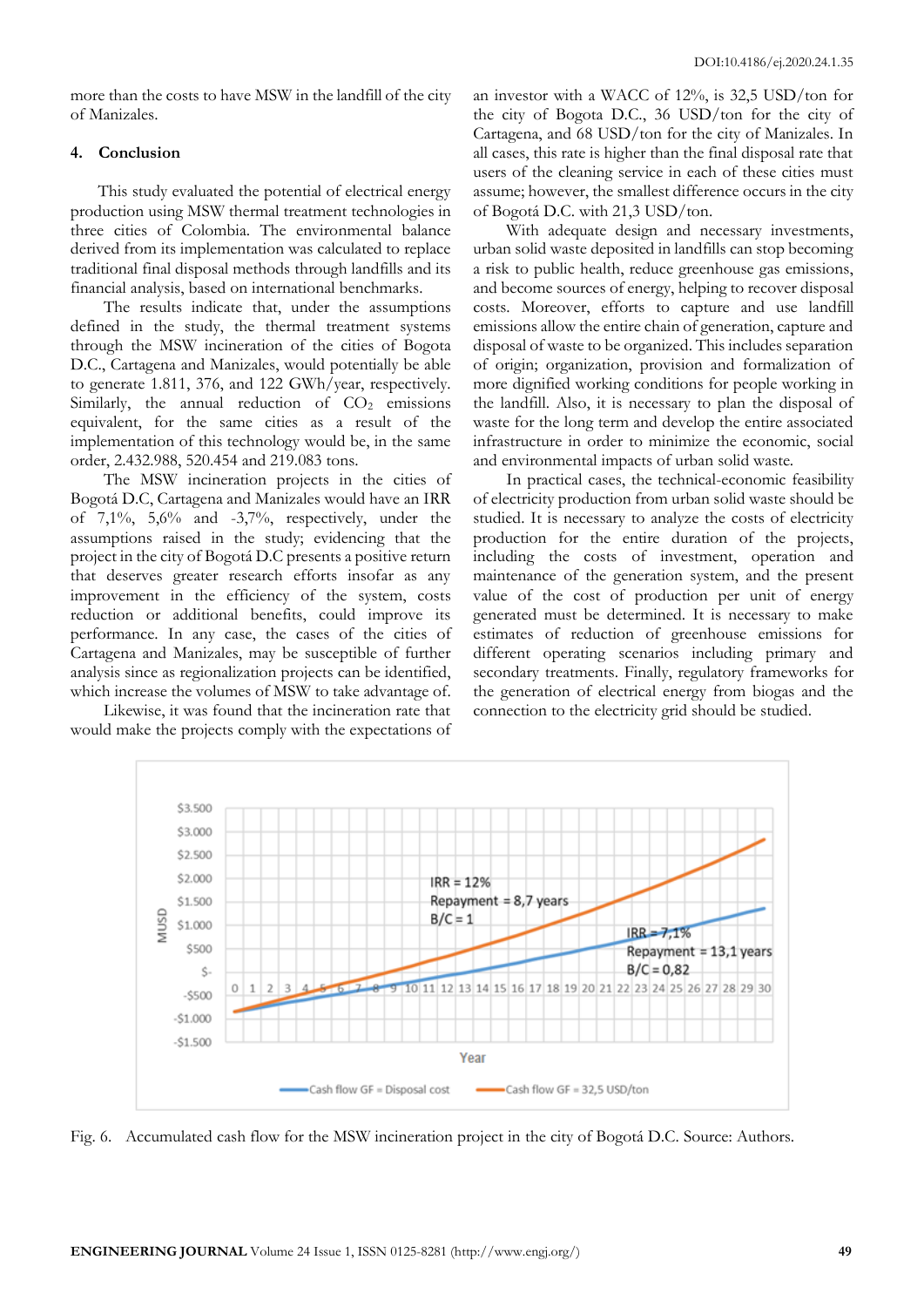

Fig. 7. Accumulated cash flow for the MSW incineration project in the city of Cartagena. Source: Authors.



Fig. 8. Accumulated cash flow for the MSW incineration project in the city of Manizales. Source: Authors.

#### **References**

- [1] National Council for Economic and Social Policy, *Document CONPES 3874*. Colombia, 2016, p. 73.
- [2] Superintendence of Residential Public Services, "Final disposal of urban solid waste," Bogotá, D.C., 2015.
- [3] Superintendence of Residential Public Services, "Final Disposal Report of Solid Waste – 2017," Bogotá, D.C., 2018.
- [4] *Congress of the Republic of Colombia, Law 1715 of 2014, which regulates the integration of unconventional renewable energies into the National Energy System, no. May*. Colombia, 2014, p. 26.
- [5] National Department of Planning. (n.d.). *National Council of Economic and Social Policy, CONPES*.

[Online]. Available: https://www.dnp.gov.co/CONPES/Paginas/conp es.aspx [Accessed: 9 Dec 2017]

- [6] K. M. N. Islam, "Municipal solid waste to energy generation in Bangladesh: Possible scenarios to generate renewable electricity in Dhaka and Chittagong City," *J. Renew. Energy*, vol. 2016, 2016.
- [7] S. T. Tan, W. S. Ho, H. Hashim, C. T. Lee, M. R. Taib, and C. S. Ho, "Energy, economic and environmental (3E) analysis of waste-to-energy (WTE) strategies for municipal solid waste (MSW) management in Malaysia," *Energy Convers. Manag.*, vol. 102, pp. 111–120, 2015.
- [8] M. M. V. Leme, M. H. Rocha, E. E. S. Lora, O. J. Venturini, B. M. Lopes, and C. H. Ferreira, "Technoeconomic analysis and environmental impact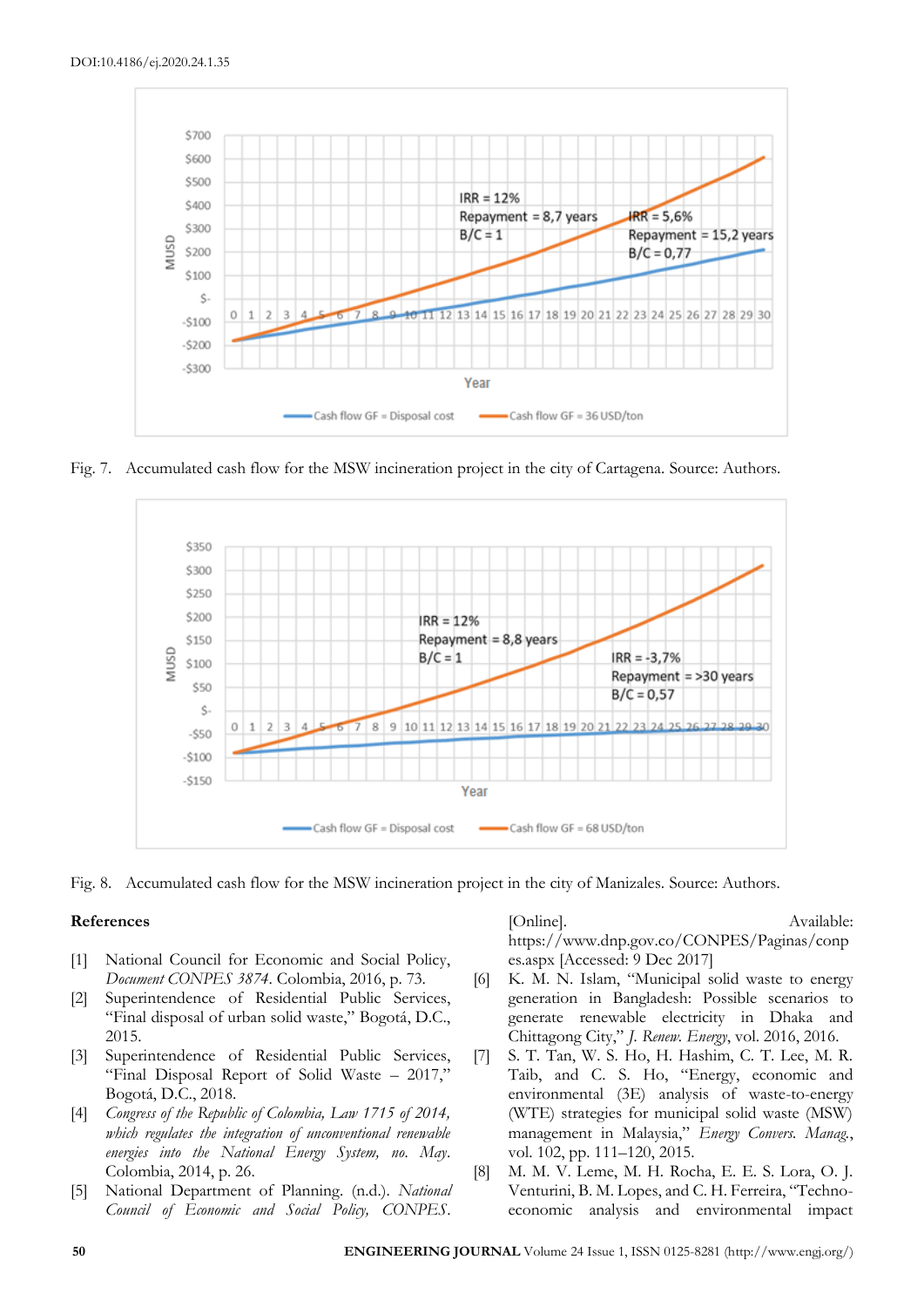assessment of energy recovery from Municipal Solid Waste (MSW) in Brazil," *Resour. Conserv. Recycl.*, vol. 87, pp. 8–20, 2014.

- [9] O. K. M. Ouda, S. A. Raza, A. S. Nizami, M. Rehan, R. Al-Waked, and N. E. Korres, "Waste to energy potential: A case study of Saudi Arabia," *Renew. Sustain. Energy Rev.*, vol. 61, pp. 328–340, 2016.
- [10] N. Scarlat, V. Motola, J. F. Dallemand, F. Monforti-Ferrario, and L. Mofor, "Evaluation of energy potential of Municipal Solid Waste from African urban areas," *Renew. Sustain. Energy Rev.*, vol. 50, pp. 1269–1286, 2015.
- [11] M. Safar, R. Bux, and M. Aslam, "The feasibility of municipal solid waste for energy generation and its existing management practices in Pakistan," *Renew. Sustain. Energy Rev.*, no. 72, pp. 338–353, 2017.
- [12] Z. Xin-Gang, J. Gui-Wu, L. Ang, and L. Yun, "Technology, cost, a performance of waste-toenergy incineration industry in China," *Renew. Sustain. Energy Rev.*, vol. 55, pp. 115–130, 2016.
- [13] S. Teixeira, E. Monteiro, V. Silva, and A. Rouboa, "Prospective application of municipal solid wastes for energy production in Portugal," *Energy Policy*, vol. 71, pp. 159–168, 2014.
- [14] A. Morales Gilede, "Production of energy by combustion of garbage in Bogotá," *Ing. e Investig.*, no. 10, pp. 63–66, 1984.
- [15] M. Pérez, J. Valencia, J. Rubiano, D. Feo, and E. Cuellar, "Waste Energy," *Rev. Tecnura*, vol. 14, no. 26, pp. 118–125, 2010.
- [16] J. L. Sánchez Toloza, "Modeling the incineration of urban solid waste as a complementary alternative to the Doña Juana landfill in Bogota," Pontificia Universidad Javeriana, 2012.
- [17] S. Alzate-Arias, Á. Jaramillo-Duque, F. Villada, and B. Restrepo-Cuestas, "Assessment of government incentives for energy fromwaste in Colombia," *Sustain.*, vol. 10, no. 4, pp. 1–16, 2018.
- [18] Superintendence of Home Public Services. (n.d.). *Single System of Information for Residential* [Online]. Available: http://www.sui.gov.co/web/
- [19] Consortium NCU UAESP, "Report of the process of characterization and categorization of waste in Bogota DC," Bogota, D.C., 2017.
- [20] Special Administrative Unit of Public Services UAESP. (n.d.). *UAESP Special Public Services Administrative Unit* [Online]. Available: http://www.uaesp.gov.co/index.php/institucionaluaesp/la-uaesp/quies-somos-uaesp.
- [21] X. Lin, F. Wang, Y. Chi, Q. Huang, and J. Yan, "A simple method for predicting the lower heating value of municipal solid waste in China based on wet physical composition," *Waste Manag.*, vol. 36, pp. 24– 32, 2015.
- [22] M. Z. Ali Khan and Z. H. Abu-Ghararah, "New approach for estimating energy content of municipal solid waste," *J. Environ. Eng.*, vol. 117, no. 3, pp. 376– 380, 1991.
- [23] C. Cord'Homme, "Alternative thermal treatment for municipal solid waste-to-energy plants," in *ISWA Congress 2016*, November 2016, p. 37.
- [24] Working Group on Thermal Treatment of Waste, "Energy from waste," 2006.
- [25] H. Alter, "The history of refuse-derived fuels," *Resour. Conserv.*, vol. 15, pp. 251–275, 1987.
- [26] A. Gendebien, A. Leavens, K. Blackmore, A. Godley, K. Lewin, K. J. Whiting, R. Davis, J. Giegrich, H. Fehrenback, U. Gromke, N. del Bufalo, and D. Hogg, "Refuse derived fuel, current practice and perspectives," European Commission – Directorate General Environment, Final Report, No. CO 5087-4, 2003.
- [27] C. Cimpan and H. Wenzel, "Energy implications of mechanical and mechanical-biological treatment compared to direct waste-to-energy," *Waste Manag.*, vol. 33, no. 7, pp. 1648–1658, 2013.
- [28] F. Lamers, E. Fleck, L. Pelloni, and B. Kamuk, "Alternative waste conversion technologies," The International Solid Waste Associate, ISWA White Paper, 2013.
- [29] T. Malkow, "Novel and innovative pyrolysis and gasification technologies for energy efficient and environmentally sound MSW disposal," *Waste Manag.*, vol. 24, no. 1, pp. 53–79, 2004.
- [30] R. Baidya and S. K. Ghosh, "Plasma gasification technology for energy recovery from waste," *J. Solid Waste Technol. Manag.*, vol. 42, no. 1, pp. 794–805, 2016.
- [31] K. P. Willis, S. Osada, and K. L. Willerton, "Plasma gasification: Lessons learned at Eco-Valley WTE Facility," in *18th Annu. North Am. Waste-to-Energy Conf.*, 2010, pp. 133–140.
- [32] G. Baumgärtel, "The Siemens thermal waste recycling process—A modern technology for converting waste into usable products," *J. Anal. Appl. Pyrolysis*, vol. 27, no. 1, pp. 15–23, 1993.
- [33] J. Vehlow, "Overview of the pyrolysis and gasification processes for thermal disposal of waste waste-to-energy," in *Waste to Energy*. 2016, p. 33.
- [34] European Integrated Pollution Prevention and Control Bureau, "Reference document on the best available techniques for waste incineration," Sevilla, 2006.
- [35] L. Lombardi, E. Carnevale, and A. Corti, "A review of technologies and performances of thermal treatment systems for energy recovery from waste," *Waste Manag.*, vol. 37, pp. 26–44, 2015.
- [36] European Suppliers of Waste-to Energy Technologies, "Everything you always wanted to know about waste-to-energy," 2017.
- [37] World Energy Council, "World energy resources: waste to energy," 2016.
- [38] WSP Environmental, "An investigation into the performance (environmental and health) of waste to energy technologies internationally - summary report," Perth, 2013.